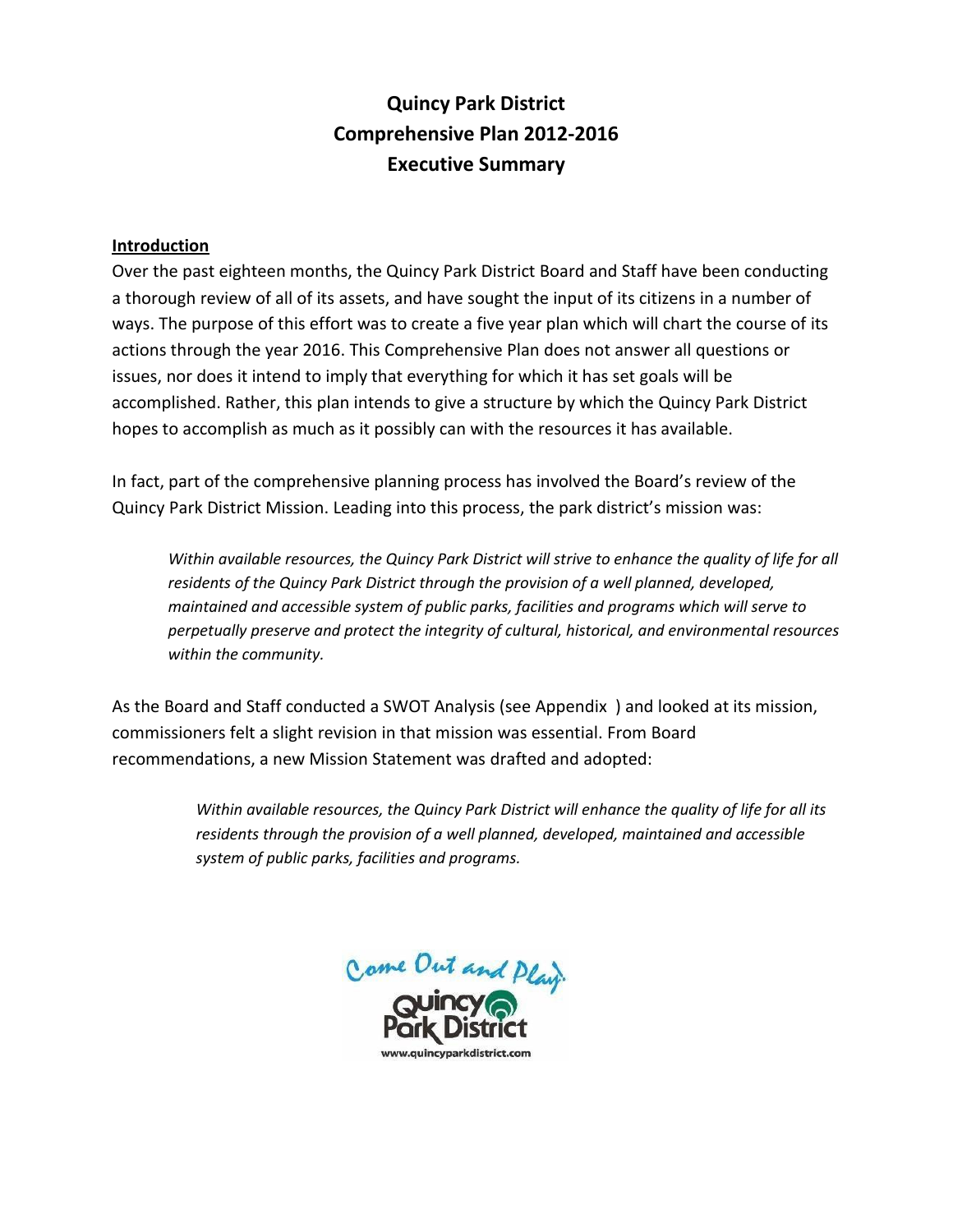As part of the planning process for the next five years, the park district Board of Commissioners has authorized substantial assessments of its current situation, and reviewed:

- Focus Group Findings (Appendix A)
- A Community Wide Survey (Appendix A)
- Studies of the Bull House, Log Cabins, Natural Areas, Emerson Recreation Center (Appendices C, D, and F)
- Park Audits, Facility Audits, Equipment Replacement Schedules, Westview Audit (Appendices D and E)
- Americans with Disabilities Act Audit (Appendix B)
- Interviews with Business and Community Leaders (Appendix A)
- Equity Maps and OSHA Audits (Appendix D and F)
- Recreation Program Analysis, Position Audits, Emerson Use Audit, and Survey Findings (Appendix C)
- Technology Assessment (Appendix E)

The findings of all of these items are found in the Appendices of the Comprehensive Plan

In addition, the entire Board conducted a tour of its parks and facilities to assess the condition and amenities of all the district's resources.

The context of this process has been in the midst of a significant recession, and both the Board and Staff understand that times are difficult for everyone. Nonetheless, the park district has a responsibility to maintain its resources for current and future generations. In the short-term, the park district has, over the last few years:

- Balanced its operating budget.
- Delaying a bond issue.
- Made program and service cuts of over \$200,000.
- Instituted cost saving measures that will save the district hundreds of thousands of dollars over the next five years.
- Established a reasonable fund reserve policy to manage for emergencies.
- Re-established full funding of its liability insurance budget.
- Eliminated 6 seasonal park maintenance positions.
- Eliminated a full-time marketing position.

The result of these actions has had two effects. The first is to necessarily have the district look very closely at where it can find efficiencies, or better ways to do things. The second effect has been the deterioration of our level of care for our parks, programs, and facilities. Some areas were already falling behind. Nonetheless, this introspection, through the comprehensive plan will make us stronger moving forward.

So who are we, and where are we going?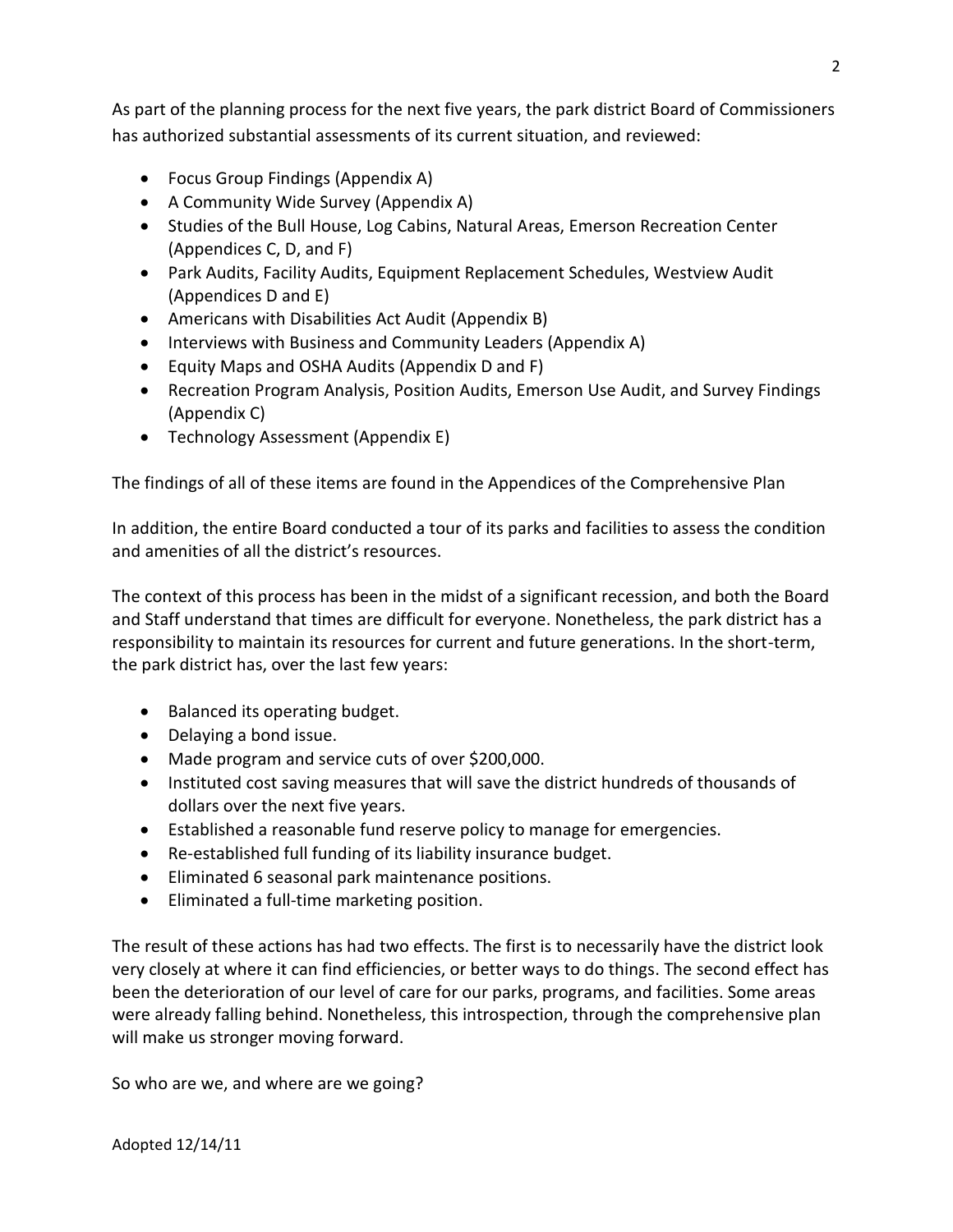#### **Quincy Park District Demographics**

To better understand who we are serving, it is important that we understand some of the demographic data about the Quincy population. Some things have not changed much. We are still roughly a 53% Female, and 47% Male population, for example. Furthermore, we are still a predominantly a White population, but that has dropped from 93%, to just over 90%. The increase has come in our Black, Asian and Hispanic populations.

The change in Total Population has only increased by 277 individuals. Quincy's population in 2010, according to the US Census, is 40,633. The breakdown by age group is demonstrated in the pie chart, below:



It is unfortunate, but at the time of the creation of the Quincy Park District's Comprehensive Plan in 2011, the data related to income, poverty, and related economic data was not yet released by the US Census Bureau. One indicator of the economy is housing by rental or ownership. While not a lot has changed in this category, there is a slight increase in number of households who are renting. Some would suggest that this is a sign that people are on more limited or fixed incomes. Quincy, however, has tracked well below the national averages for unemployment over the last two years, and has weathered the economic downturn better than most in the state of Illinois or nationally.

Perhaps what is most significant besides a growing Asian and Hispanic population is the shift in ages. The chart on the next page shows: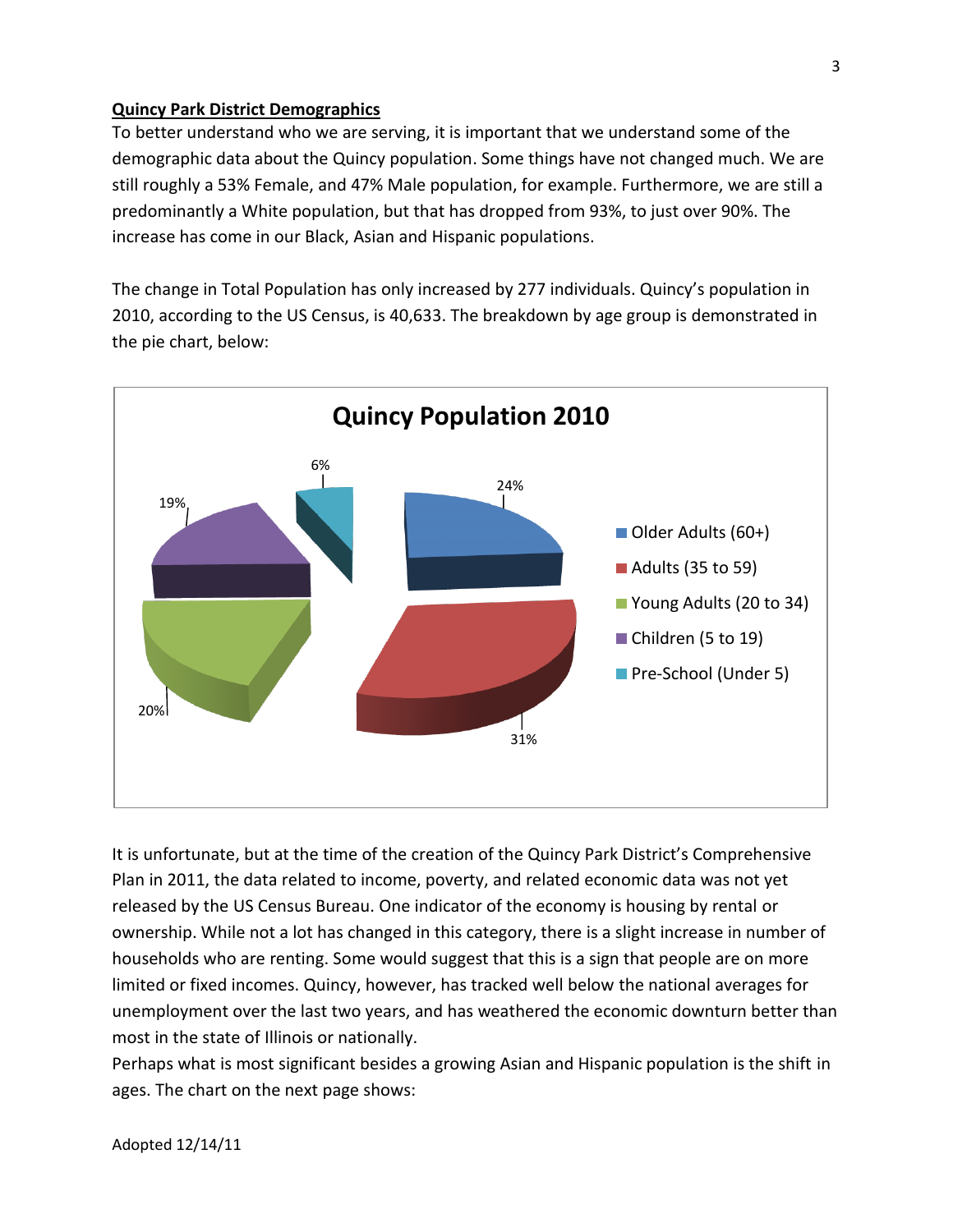- A sharp drop in Children Ages 5 to 19;
- A growing Young Adult population; And
- A surge in Pre-School Age (under 5) population considering that group only measures a 4 year age range.

### **Implications**

Clearly the implications have several manifestations. Some of those might include:

- Any new programming may want to be sure it focuses on pre-school age, and/or young adult age.
- Playgrounds will continue to be important.
- The young adult age population is more independent, and seeks "self-directed" activities. These are often focused on trails and in parks.
- The young adult and adult populations have a "greener" focus, and tend to support environmental education programs, natural area restoration, and neighborhood park use.
- Programs geared toward school-age groups may see shrinking participation—QPD focuses our programming for this age group on sports and after-school activities.

### **Public Input**

Besides understanding the demographic make-up of the community, the Board and Staff used a number of opportunities to gather input from various sectors of the public. These included:

- In January and February of 2011 four focus groups were conducted with about 15 people attending each session (See Appendix A). The individuals were randomly selected from each of four geographic areas: Northeast, Northwest, Southeast, and Southwest Quincy. Attendees were asked to focus on their perspectives on the current park district system, their thoughts/ideas/visions for the future of the Quincy Park District, and funding for the future park system.
- In March and April of 2011, the district used the findings of the focus groups to guide a detailed, community-wide survey which was distributed to a random sample of Quincy residents, achieving a 95% level of confidence with a margin of error of +/-4.7% (See Appendix A).
- Interviews with Community Leaders in Business and Public sectors (See Appendix A).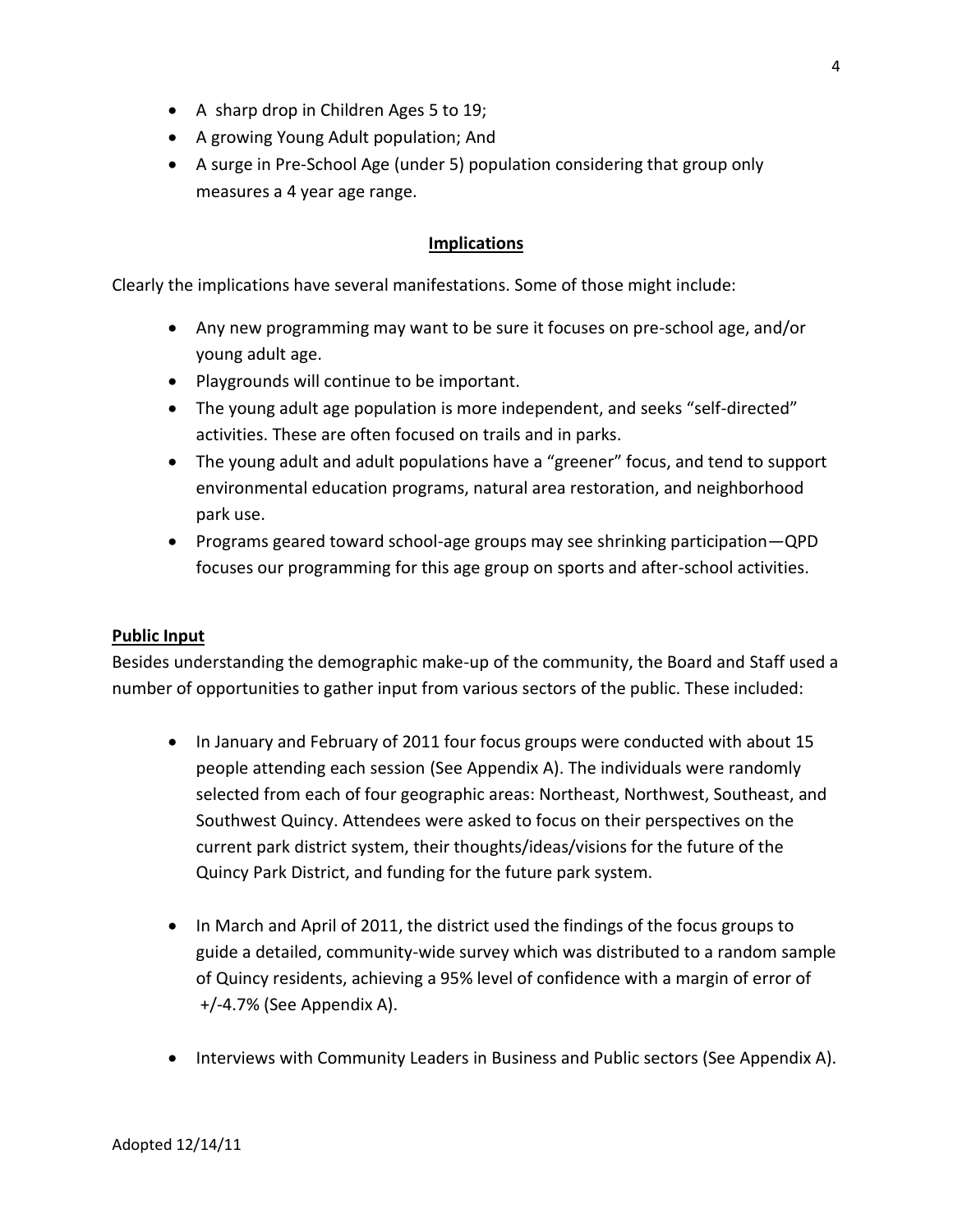A Public Hearing on the draft version of the Comprehensive Plan.

#### **Key Conclusions**

From the data and assessment found in detail in the Appendices of this Comprehensive Plan, and review of the information, some issues are very clear:

- Park usage is extremely high. The national average is 72%, while Quincy is at 95%.
- Quincy residents have a high need for picnic areas, riverfront parks, and scenic views.
- Overall satisfaction with the Quincy Park District is high. The national average for satisfaction is 61%, while Quincy ranked its satisfaction with their park district at 77%.
- People from all regions of Quincy strongly support the renovation of Wavering Aquatic Center, and the extension of Cedar Creek Trail.
- People want us to take care of what we have.
- The public is willing to pay more for the work of the park district:



### **Goals and Objectives**

Upon completion of all of the assessments mentioned on page two, and found in the Appendices of this Comprehensive Plan, the Board of Commissioners reviewed the material on several occasions as part of study sessions. Then, in July 2011 the Board met in retreat to discuss the setting of goals for the next five years – 2012 through 2016. In addition, staff recommended a small group of additional items as goals for those years.

The result of that process created the following set of goals and objectives: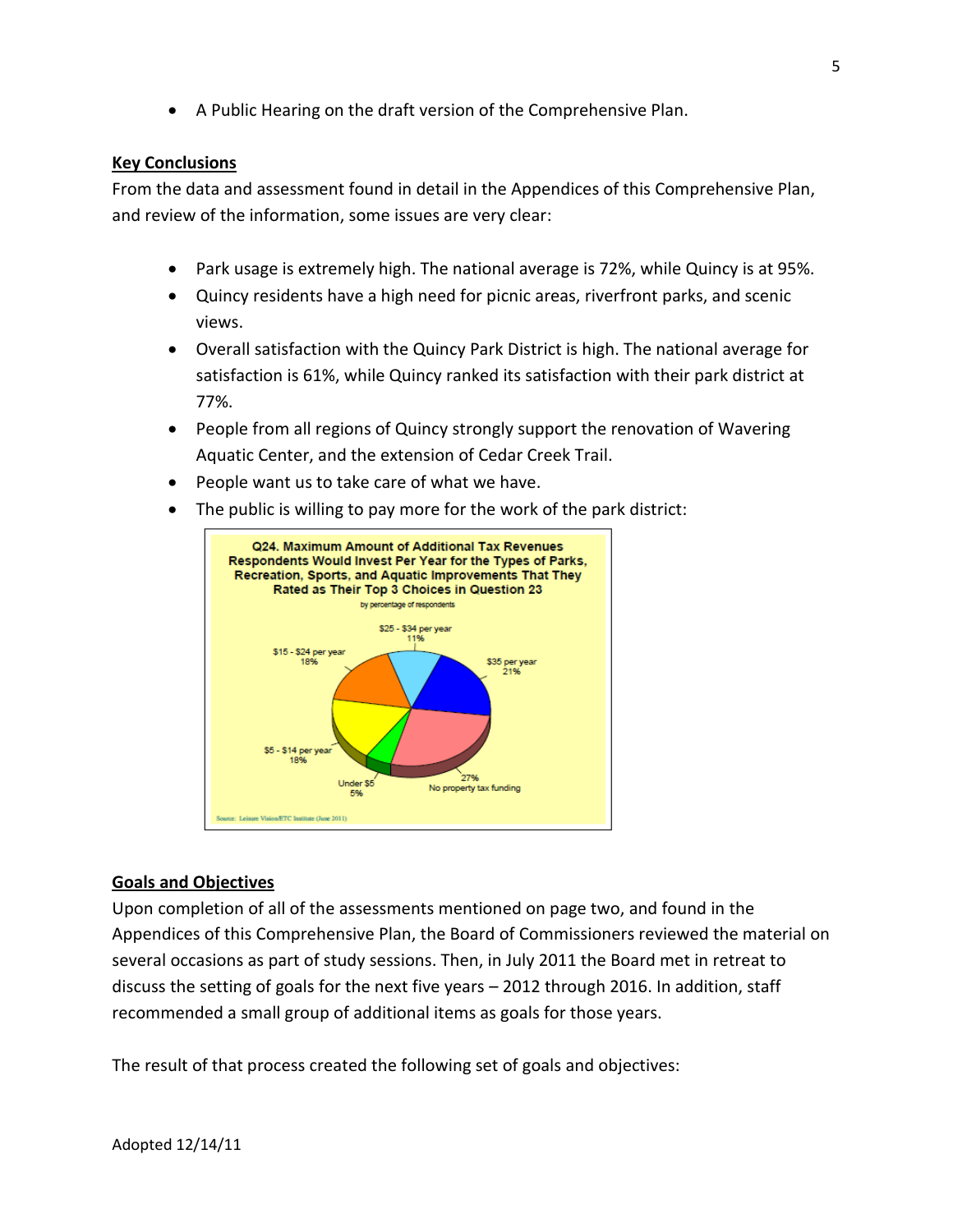# **GOALS**

The numbered items in this document represent the goals of the organization. These goals are based upon consensus statements adopted by the Board of Commissioners at their July, 2011 Board Retreat. A few of the goals were recommended by staff based upon park and facility audits and other items in the appendices of this plan.

# **Administration**

1. To establish a plan of action to address the need to catch up with deferred maintenance, and improve on taking care of what the Quincy Park District currently manages.

> **Objective A:** The Executive Director and the Director of Business Services will develop a five year projection of equipment, park, and facility capital needs by fall 2011, and review it with the Board.

> **Objective B:** The Director of Business Services will develop a financial plan for bonding for these projects to review with the Board by the fall of 2011.

**Objective C:** The Board will adopt a bond issue, each year, at its January meeting, and will pay those bonds within a year.

**Objective D:** The Director of Parks will prioritize and divide into phases all the actions required for ADA compliance over the next 5 years with approximately equal costs per year, by September 2011.

**Objective E:** The Director of Parks will prepare bids or quotes for each phase of ADA work by April of each year with all work to be completed for each phase by November of that year.

2. To work with the foundation on establishing their goals and working toward their accomplishments for projects.

> **Objective A:** The Executive Director will coordinate the work of producing the foundation website with the foundation appointee during the winter of 2012. **Objective B:** The Executive Director will provide updates on a quarterly basis to the foundation on design development, grant opportunities, and construction timelines for various projects throughout 2012-2016.

> **Objective C:** The Executive Director will serve as a spokesperson, if needed by the foundation, for presenting goals/project information to interested individuals, donors, groups, or organizations.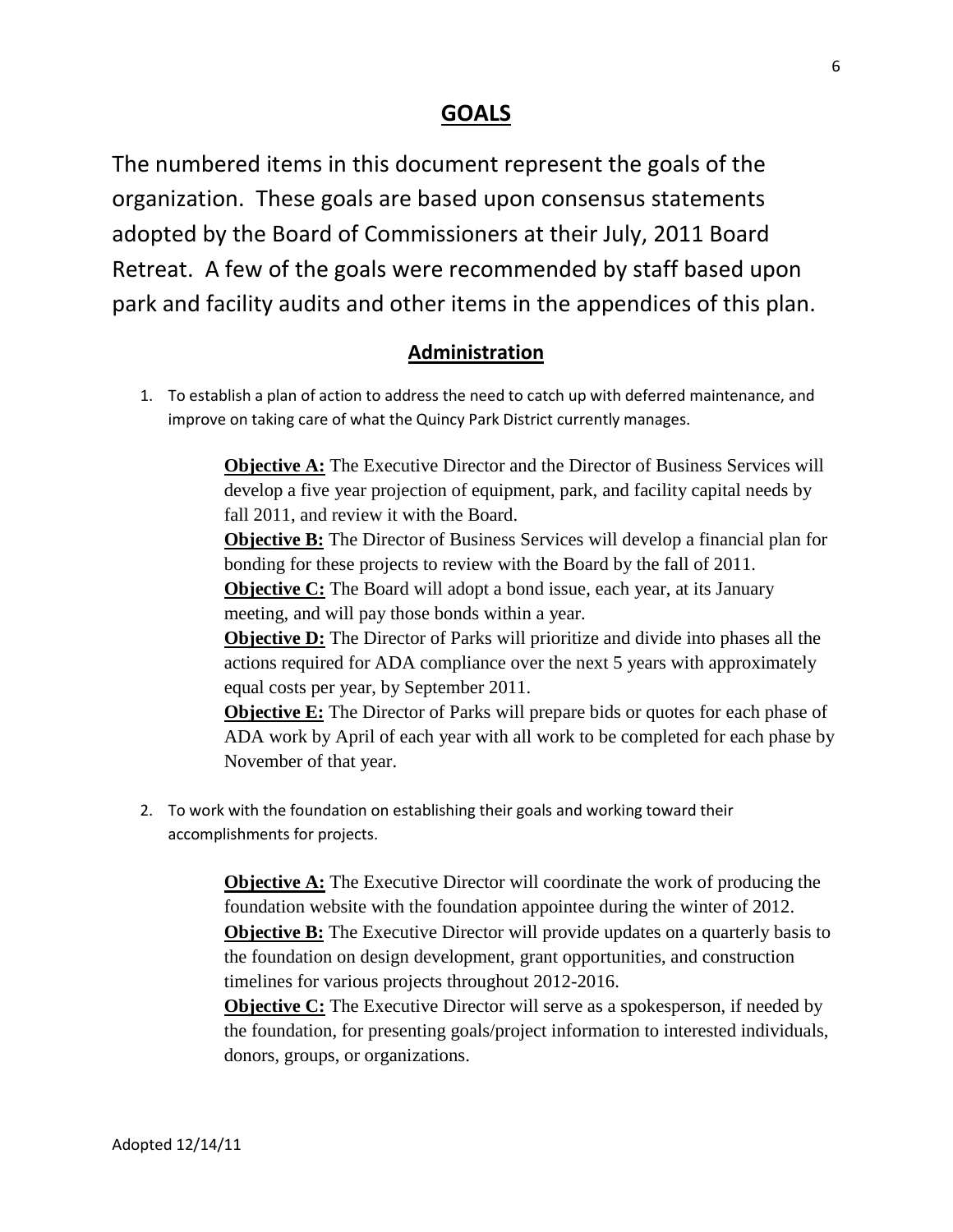3. Develop concept plans and possible locations for a Universal Access Playground and present it to the board for review and/or approval.

> **Objective A:** The Director of Parks will develop a list of example systems with estimated costs and present example systems with at least 3 price points to the Board and the Foundation at study session in the fall of 2012. **Objective B:** The Director of Parks will begin an assessment of possible park sites/locations for each of the three possible options in Objective 3. A. There should be at least two site recommendations for each option presented in Objective 3.A. These will be presented at the same study session. **Objective C:** A final recommendation of option and site will be presented by the Director of Parks at the December 2012 regular board meeting, with a request that the Board ask the foundation to consider it for a fundraising alternative.

4. To complete a professional assessment of the conditions of Wavering Aquatic Center, and from that develop a concept plan using a group of citizens, staff and board members that will also give the board, staff, and foundation a cost estimate for renovation of the facility.

> **Objective A:** The Executive Director will work with a professional aquatic engineering firm to complete a professional assessment of the current conditions at Wavering Aquatic Center by September, 2012.

**Objective B:** The Executive Director and the Director of Recreation will lead the process of developing a concept plan using the public, board, and staff with the result of the professional assessment completed by April, 2013.

**Objective C:** The Executive Director will work with the foundation on the fundraising campaign for this project, with timing to be determined by the foundation pending foundation approval.

**Objective D:** Working with an aquatic facility design firm, the Executive Director will develop a phased plan for renovation work by the end of 2013. **Objective E:** Working with staff and the Board, the Director of Recreation will recommend to the Board a plan for beginning the phased renovation of Wavering after the Summer 2014 season.

5. Work with staff of all departments to improve the marketing of the Quincy Park District, which includes the programs, parks, facilities and events.

> **Objective A:** Finalize plans for the re-establishment of a position that includes marketing as part of the position's responsibility (the other part in recreation), and reports to the Executive Director, by Spring 2012. **Objective B:** Finalize plans for the establishment of a position in recreation that

includes marketing as part of this position's responsibility. For recreation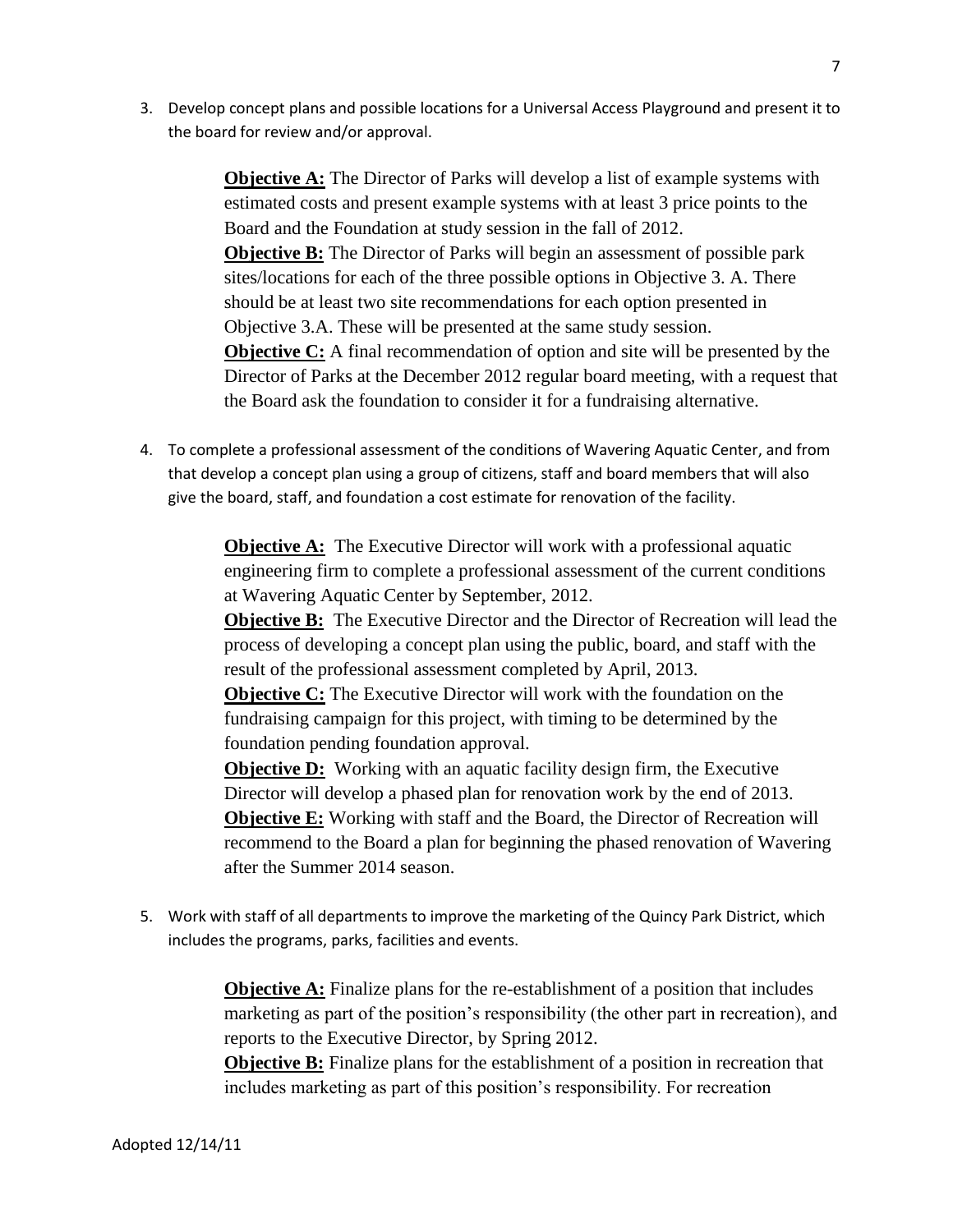programming the position will report to the Director of Recreation. To be completed by Spring 2012.

**Objective C:** Re-establish the funding for printing, promotion, advertising, and other functions of marketing in the 2012 budget.

**Objective D:** Revise the website and registration procedures by March, 2012. **Objective E:** To create and distribute three program brochures a year by 2013.

- 6. To develop a plan for moving out of Emerson Recreation Center in the next three to five years which addresses:
	- a. The value that might be gained from the sale of Emerson.
	- b. The ability to legally sell Emerson.
	- c. Whether there are lower cost alternatives for space including office space and recreation space, but not necessarily in the same location.
	- d. Walk-away costs.

**Objective A**: By the end of 2011 determine costs of moving out of Emerson to a new location.

**Objective B**: By end of 2011 inform tenants that they will have to move out by end of 2012.

**Objective C**: By April, 2012 determine what programs we will not be able to offer when we leave Emerson.

**Objective D**: By June, 2012 determine locations we could move to or costs of building a new facility on park property.

7. To develop a complete analysis of value, costs, and options for selling/trading/developing the Lenane Park, Emerson/Emerson Park, and the southwest corner of South Park.

# **Scotty Glasgow's Westview Golf Course**

1. To develop a standardized price structure for golf outings and large groups to promote increased rounds at the course.

> **Objective A:** The Director of Golf will create a new competitive fee structure, by Spring 2012, for outings and groups to help attract new outings to Westview. **Objective B**: The Director of Golf will work with marketing staff to promote the outing structure throughout 2012 and 2013 with a target of adding five new outings by the end of 2014.

> **Objective C:** The Director of Golf will re-assess the new fee structure in the fall of 2014 for modification, if necessary, in the spring of 2015.

2. To review the current pass structure, and determine if there is an alternative approach for charging course fees, by the summer of 2013.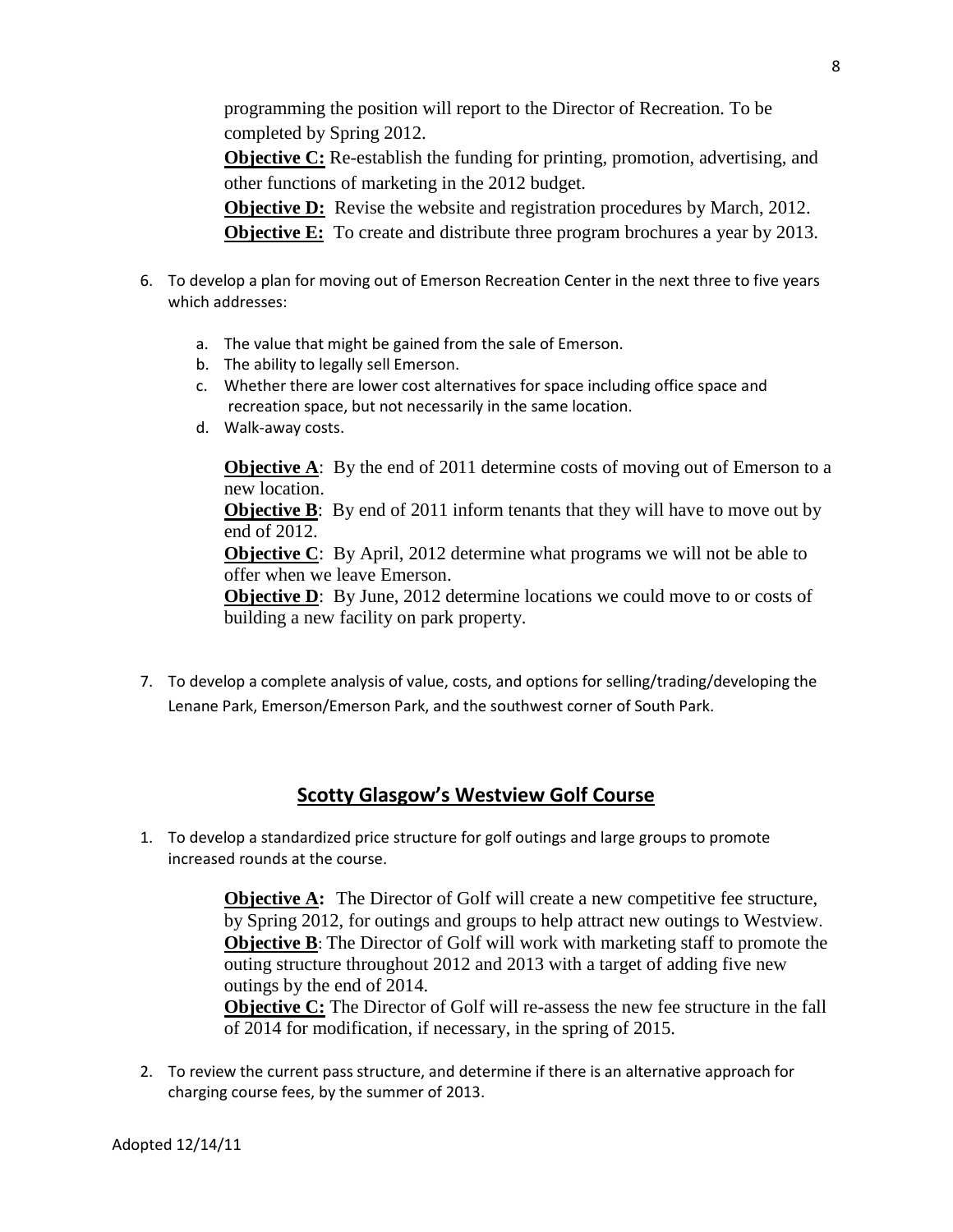**Objective A:** The Director of Golf and marketing staff will research/benchmark how other park district golf courses or public golf courses offer season passes or how they assess fees during 2012.

**Objective B:** The Director of Golf will develop two or three specific options/alternatives by the fall of 2012 to review with the Westview Focus Group in the winter of 2012.

**Objective C:** The Director of Golf and marketing staff will conduct a survey of pass holder in the winter of 2012-2013 on options.

**Objective D:** If appropriate, the Director of Golf will propose a new fee structure early in 2013 for Board review and approval.

3. To look at ways to promote use on slow days with specials or group outings.

**Objective A:** The Director of Golf will determine a special rate to target slow times and/or days for the remainder of 2011 season.

4. To continue to seek ways to save labor, water, utilities, and other regular operating costs.

**Objective A:** The Director of Golf will assess staff levels in relation to club house traffic during 2012.

**Objective B:** The Director of Golf will conduct an assessment of the viability of contracting the concession operation at the club house during 2012.

**Objective C:** The Director of Golf will work with the marketing staff in 2012 to develop a promotional campaign to expand rentals of the club house for receptions, seminars, workshops, parties, etc.

**Objective D:** Working with the Executive Director, the Director of Golf will analyze the data from Objective 4.A. in the winter of 2012, and develop a budget to address the findings.

**Objective E:** The Director of Golf will work with the Executive Director to assess the findings of Objective 4.B., and, if desirable, draft a RFP to seek contractors for 2013.

**Objective F:** The Director of Golf will conduct an assessment of the viability of contracting the golf equipment sales at the club house during 2013.

**Objective G:** The Director of Golf will work with the Executive Director to assess the findings of Objective 4.F., and, if desirable, draft a RFP to seek contractors for 2014.

**Objective H:** The Director of Golf will budget for and initiate the promotion campaign developed in Objective 4.C. during 2013.

5. To complete the Audubon certification process.

**Objective A:** Finalize and submit steps 2 and 3 of the certification process by November of 2011.

**Objective B:** Finalize steps 4 and 5 of the certifications process during the winter months of December 2011 and January and February of 2012 and submit in the spring of 2012.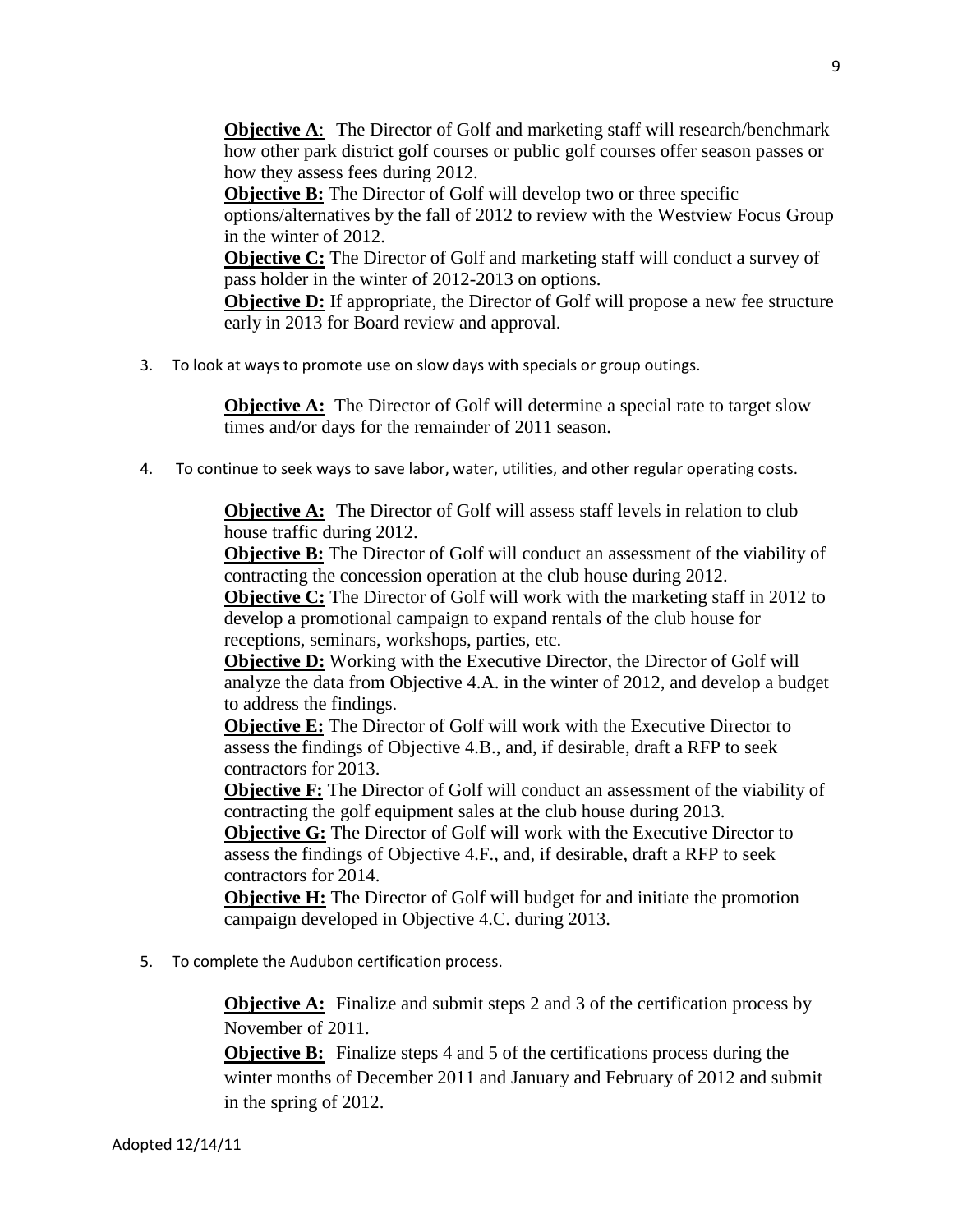**Objective C:** Finalize step 6 of the certification process during the fall of 2012 and submit during the winter of 2012.

6. To develop plans for the renovation of the bathrooms at Westview, to be completed by 2014 at the latest.

> **Objective A:** With guidance from the Director of Parks, establish checklists, in 2012, of what is needed and in what order, to help me develop a timeline for RFQ's. **Objective B:** Develop a design concept with preliminary cost estimates by fall 2012. **Objective C:** Begin final plans and bid specifications 2013. **Objective D:** Bid project in summer 2013 with work to begin in fall/early winter 2013. **Objective D:** Complete renovation by spring 2014.

7. To develop fundraising tournament for capital improvements at Westview Golf Course.

**Objective A:** The Director of Golf will form a committee in 2012 to start up, organize, promote and conduct golf tournament to raise funds for capital improvements.

**Objective B:** The Director of Golf will work with the marketing staff during the fall of 2012 and winter 2013 to promote the tournament.

**Objective C:** The Director of Golf will hold the tournament in the spring of 2013, with a target of raising \$5,000 for capital projects at Westview.

**Objective D:** The Director of Golf will hold the tournament in the spring of 2014, with a target of raising \$6,000 more than the prior year for capital projects at Westview.

**Objective E:** The Director of Golf will hold the tournament again in 2015 and 2016, with a target of increasing funds raised by 10% over the prior year.

8. To construct a new putting green on hole #4 in house by the Westview maintenance staff.

**Objective A:** The Director of Golf will work with the Superintendent of Golf to create plans and guidelines for the construction of the new green by the fall of 2012.

**Objective B:** The Superintendent of Golf will have a final set of plans and design for the demolition and construction of the new green by August of 2013 so that the Board of Commissioners can review and approve by September of 2013.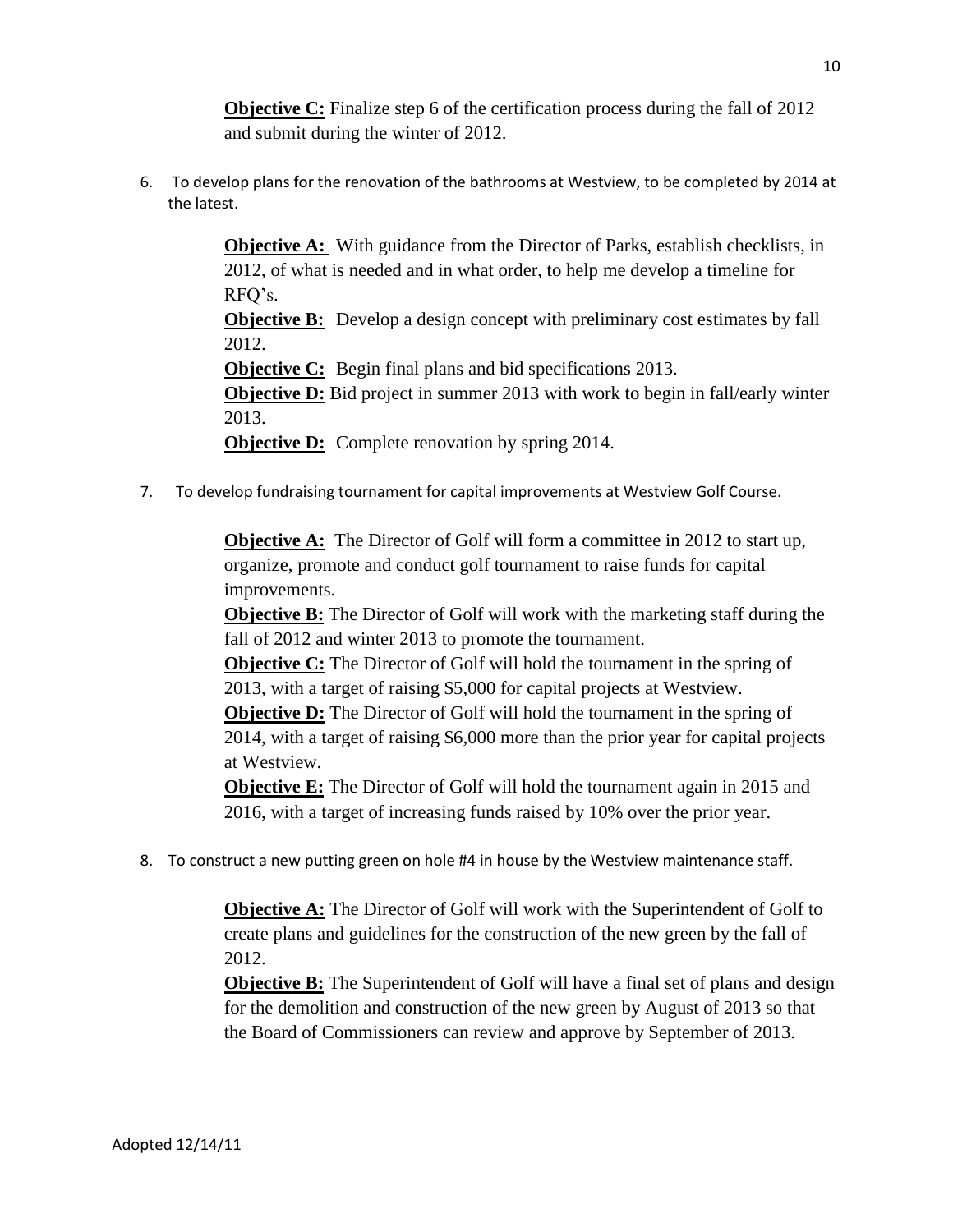## **Recreation**

1. To seek to expand programming in areas identified by the program analysis and the communitywide survey.

> **Objective A:** The Director of Recreation will work with his program staff to develop programs in the area of environmental education, nature, adult education, summer camps, seniors, and special events throughout the 2012-2014.

> **Objective B:** The Director of Recreation will work with his program staff to maximize the use of the Emerson Recreation Center in 2012-2014, capitalizing on down-time and non-peak use times for new programming.

**Objective C:** Research and develop at least two new special events by April, 2013.

**Objective D:** Research and develop at least two more new special events by April*,*  2015

**Objective E:** Expand the number of programs to be offered to its citizens by 25% above 2011, with a net gain of revenue of 15% by 2015.

**Objective F:** The Recreation Supervisors will develop a minimum of eight new fee-based programs, which will include nature, adult education and special events, for the next three years, and offer them to the public for participation by April, 2014.

2. To expand winter programming.

**Objective A:** By March, 2012 create a list of possible new programs and investigate what new winter programs we could offer. **Objective B:** By Winter 2012/2013 add 3 new winter programs. **Objective C:** By Winter 2014/2015 add 2 new winter programs.

3. To develop a program fee structure which sets parameters for cost recovery.

**Objective A:** The Director of Recreation will present a proposed fee structure for review and approval by winter of 2011-2012.

**Objective B:** By spring 2012, recreation staff will compose a list of all the current programs and where they fit in the fee structure/fee level.

**Objective C:** To move a majority of the current programs to program fee levels of III, IV, V and VI by March, 2013.

Level I: Free Programs – Programs entirely supported by tax dollars, grants, donations, or sponsorships and are offered to the public free of charge.

<u>Level II</u>: Up to 75% of Direct Costs – Programs in which fees recover up to 75% of direct costs.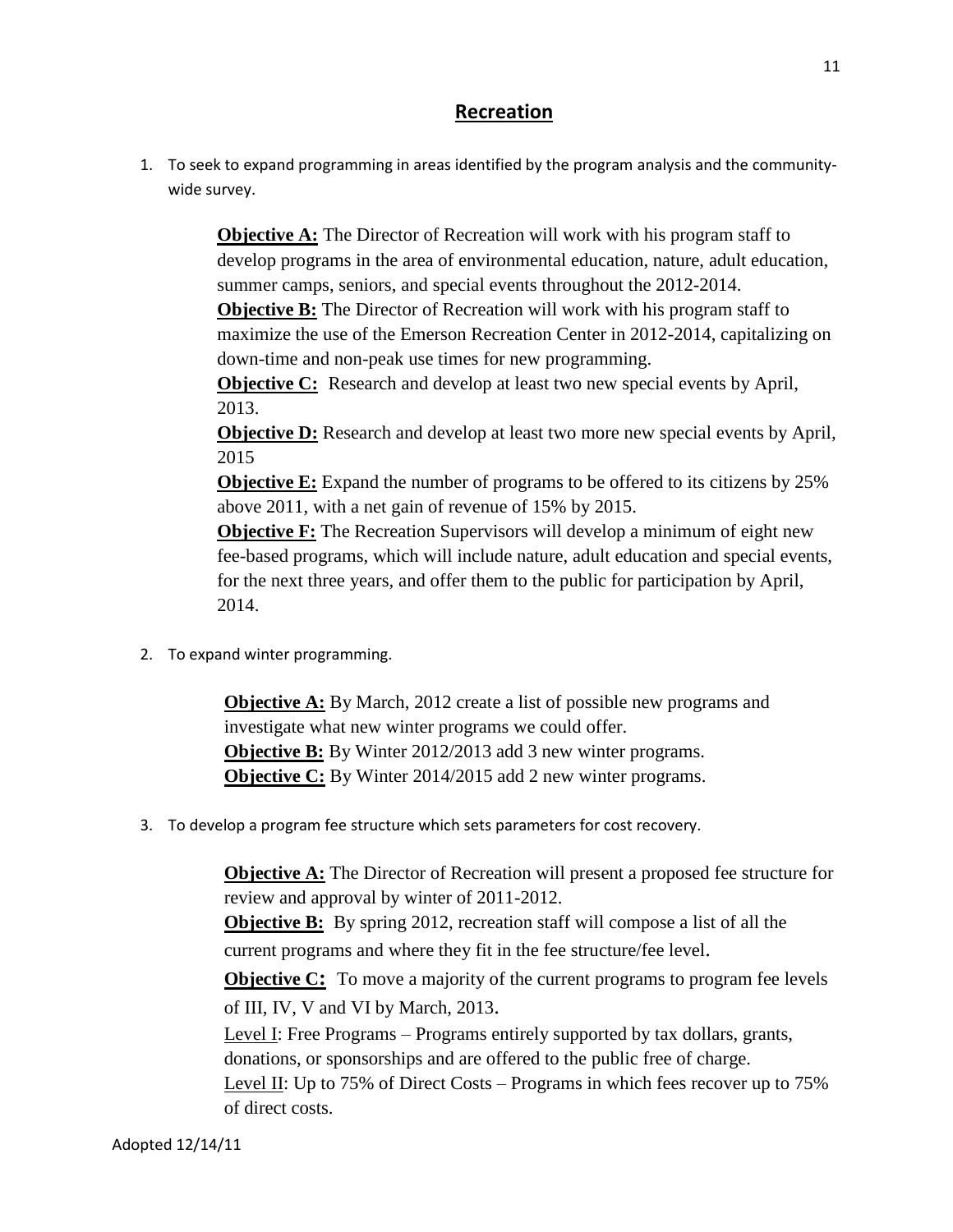Level III: Direct Costs Only – Programs in which income (fees, donations, grants) equals direct costs.

Level IV: Direct Costs Plus – Programs in which income covers direct costs plus some but not all indirect costs.

Level V: Self Supporting – Programs in which income covers all direct and indirect costs.

Level VI: Revenue Producing – Programs in which income generated exceeds direct and indirect costs.

**Objective D:** Research and obtain sponsorships, donations and grants to offset half of the free program expenses by December, 2012.

**Objective E:** Research and obtain sponsorships, donations and grants to offset the second half of the free program expenses by December, 2013.

**Objective F:** The recreation department will bring 75% of the programs offered to the program fee levels of IV, V and VI by the year 2014.

4. The Director of Recreation will work with the Director of Parks to transition the responsibility of working with groups who are using the parks for special events/special permits.

> **Objective A:** By the end of 2012, recreation staff will develop a plan and process of working with a permitee from the first contact through to the conclusion of the event, acting as a liaison between the group and the park district, and as a first contact for all their needs, communicating maintenance needs to the Parks Dept.

> **Objective B:** The Director of Recreation, consulting with the Director of Parks, will by the spring of 2013 draft a list of job duties to be added to a designated job description that will fulfill the needs of this change in duties.

> **Objective C:** The designated recreation employee who takes on these duties will by the summer of 2013 conduct a number of meetings with the Director of Parks and the two Maintenance Supervisors to be trained on details of the recurring events in the parks.

5. To develop a list of basic cosmetic improvements to WAC to keep it looking presentable until renovation.

> **Objective A:** By March, 2012 staff will compile a list of improvements that need to be made. **Objective B:** By March, 2012 staff will create a schedule of when improvements will be made. **Objective C:** By March, 2012 staff will identify funding to make improvements.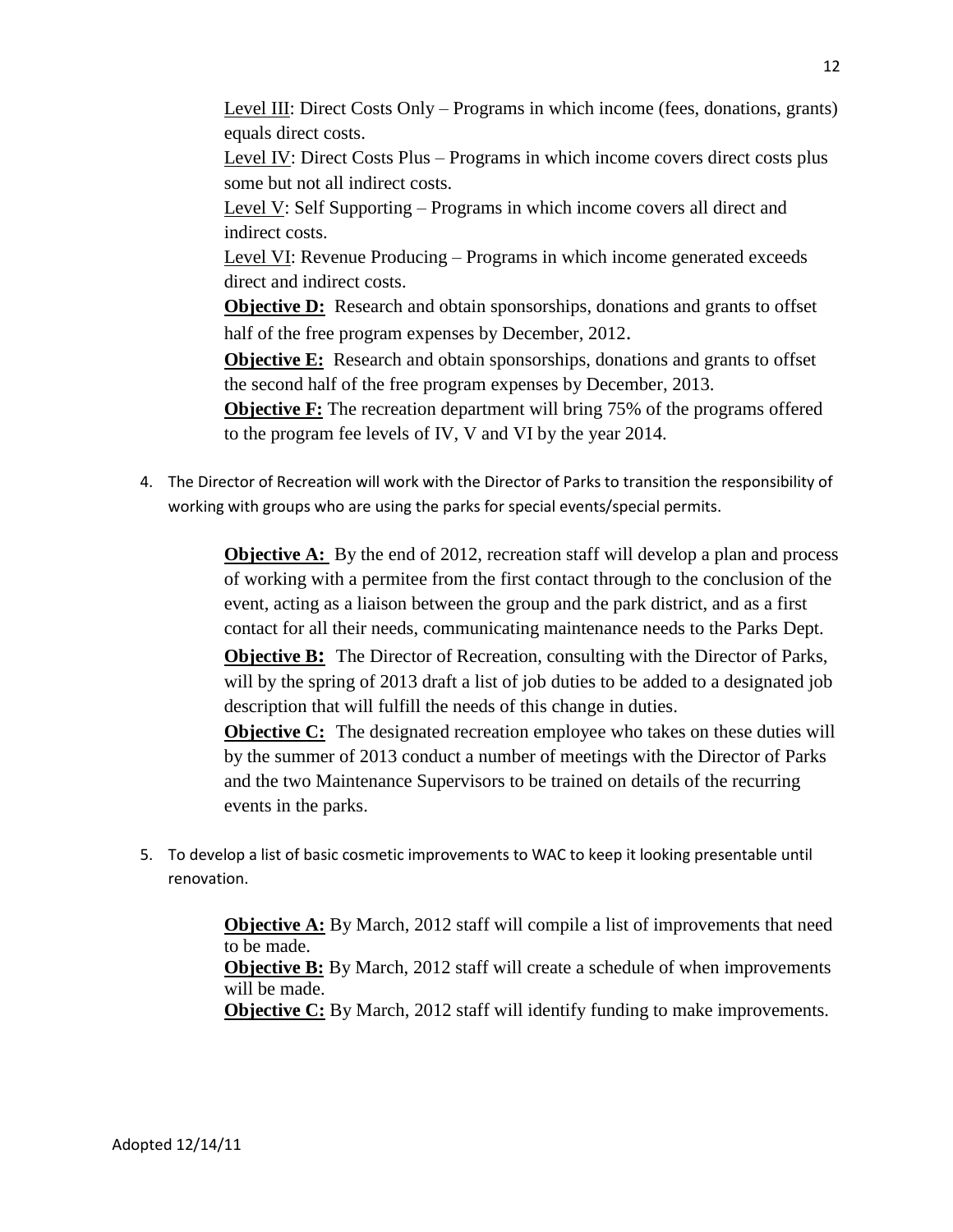### **Marina**

1. To assess ways that we might move the day-to-day operation of the marina to the Recreation Department staff while keeping the maintenance/upkeep in the hands of the Parks Department.

> **Objective A:** The Director of Recreation, consulting with the Director of Parks, will by June of 2013 draft a list of job duties to be added to a designated job description that will fulfill the needs of this shift in duties.

> **Objective B:** The recreation department will participate in and review all action related marina operations during the 2014 season.

**Objective C:** Should the Emerson Recreation Center close, and its recreation program space not be replaced, the transition would be enacted in 2015.

2. Develop a plan for replacing "E" and "F" docks with a single modern dock within the most needed slip size. Plans will include consolidation of ramps/stairs and improved accessibility.

> **Objective A:** Director of Parks selects replacement dock slips size by March 2012 using data from use over last three years.

**Objective B:** Director of Parks prepares preliminary dock and access plan that meets ADA standards determines an initial cost estimate and presents them for board approval in the fall of 2012.

**Objective C:** Director of Parks completes bidding process and initiates construction of the replacement dock with final completions by November 2013.

3. Develop a plan for replacing or upgrading the current restroom/shower facility with an improved facility that includes a patio/deck space.

> **Objective A:** Director of Parks reviews and updates previously completed replacement plans and updates cost estimates by June 2014. **Objective B:** Director of Parks prepares preliminary restroom/shower facility plans, that meets ADA standards and determines an initial cost estimate and present them for board approval in the fall of 2014. **Objective C:** Director of Parks completes bidding process and initiates construction of the replacement dock with final completions by November 2015.

# **Parks**

1. To establish a board adopted set of park categories and standards which define basic amenities to be found in each park, and minimum levels of maintenance for each park category.

13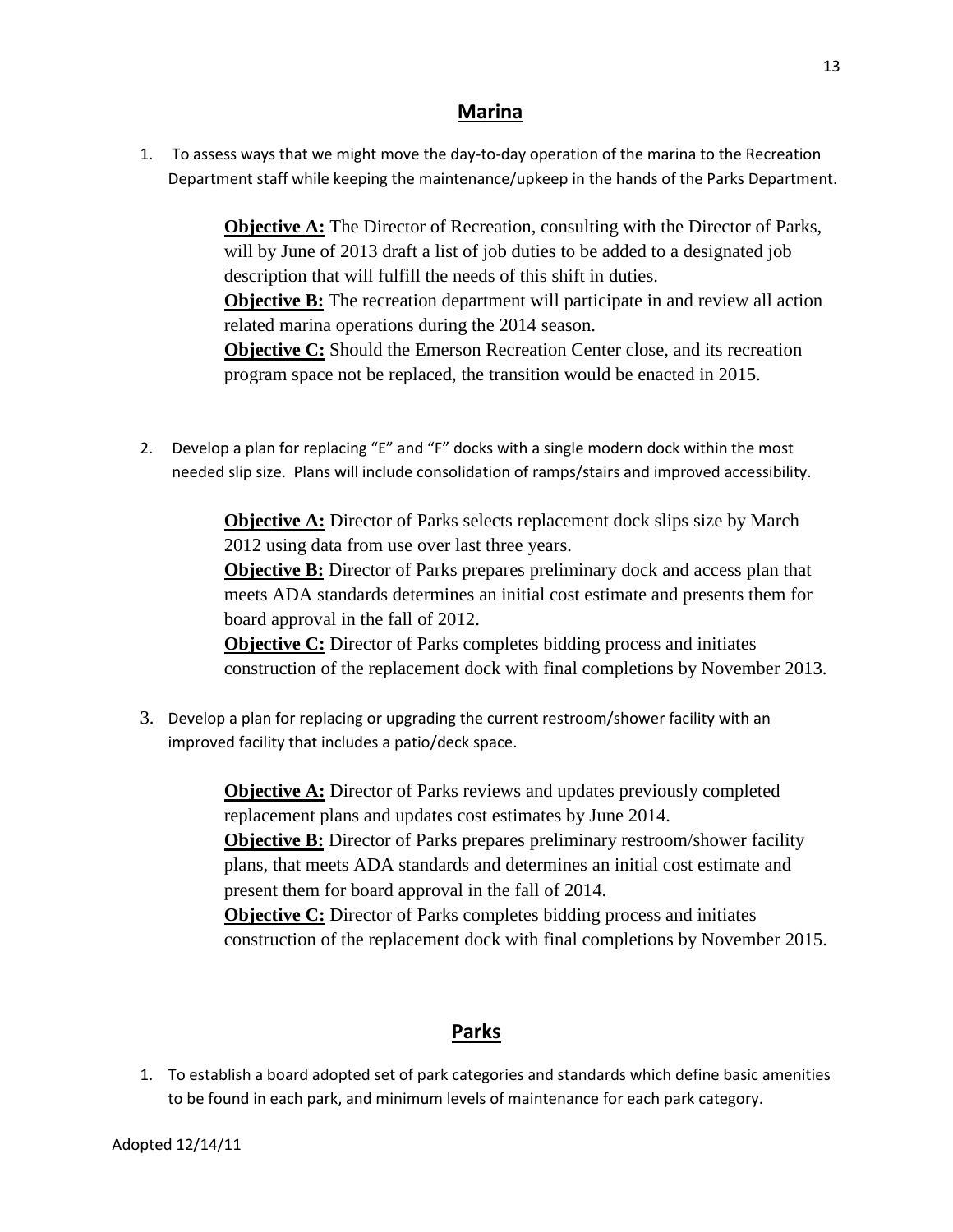**Objective A:** The Director of Parks will, by the summer of 2012, create categories for each type of park in the QPD system, along with definitions for each category, and have them adopted by the Board. **Objective B:** The Maintenance Supervisor II will, by the fall of 2012, have a final set of minimum maintenance standards for each park category in written form, with definitions, so that the Board can review them in the fall, and approve them no later than December 2012.

- 2. To consider adding a park in Southeast Quincy, but only if it is at little or no cost to the district for acquisition, and the district gains outright ownership of the park.
- 3. To contain any further development of Bob Mays Park over the next five years to expansion of the existing parking lot, and integrate the cost of that expansion into the Park Audit.

**Objective A:** The Director of Parks will include the cost in the park audit and bring detailed information to the Board in the winter of 2011.

4. The Quincy Park District will, over the next five years, seek to construct the  $12^{th}$  to  $5^{th}$  Street section of Cedar Creek Trail with significant funds raised to pay for the work, and remaining funds derived from grants.

> **Objective A:** Staff will continue to seek ITEP and other funds for trails that are available on an annual basis.

5. To work with the Friends of the Log Cabins (FLC) on achieving significant progress toward the renovation of all existing cabins on the site for the Log Cabin Village by 2015, with no cost to the park district. Should the FLC complete the renovation of a number of cabins by 2015, but still have cabins to be renovated, this deadline may be extended.

> **Objective A:** The Executive Director will enter into a "License Agreement" with the FLC for the renovation and care of the log cabins. This must be approved by the FLC and the QPD Board no later than December 2011.

> **Objective B:** As with other licensees, the Executive Director will work with the FLC to establish an operating structure by December 2011, whereby only one or, at most, two individuals from their group report to or request information, approvals, etc. from the Quincy Park District.

**Objective C:** The Director of Parks will work with the FLC on a site plan that must be completed with the Quincy Park District by March 2012.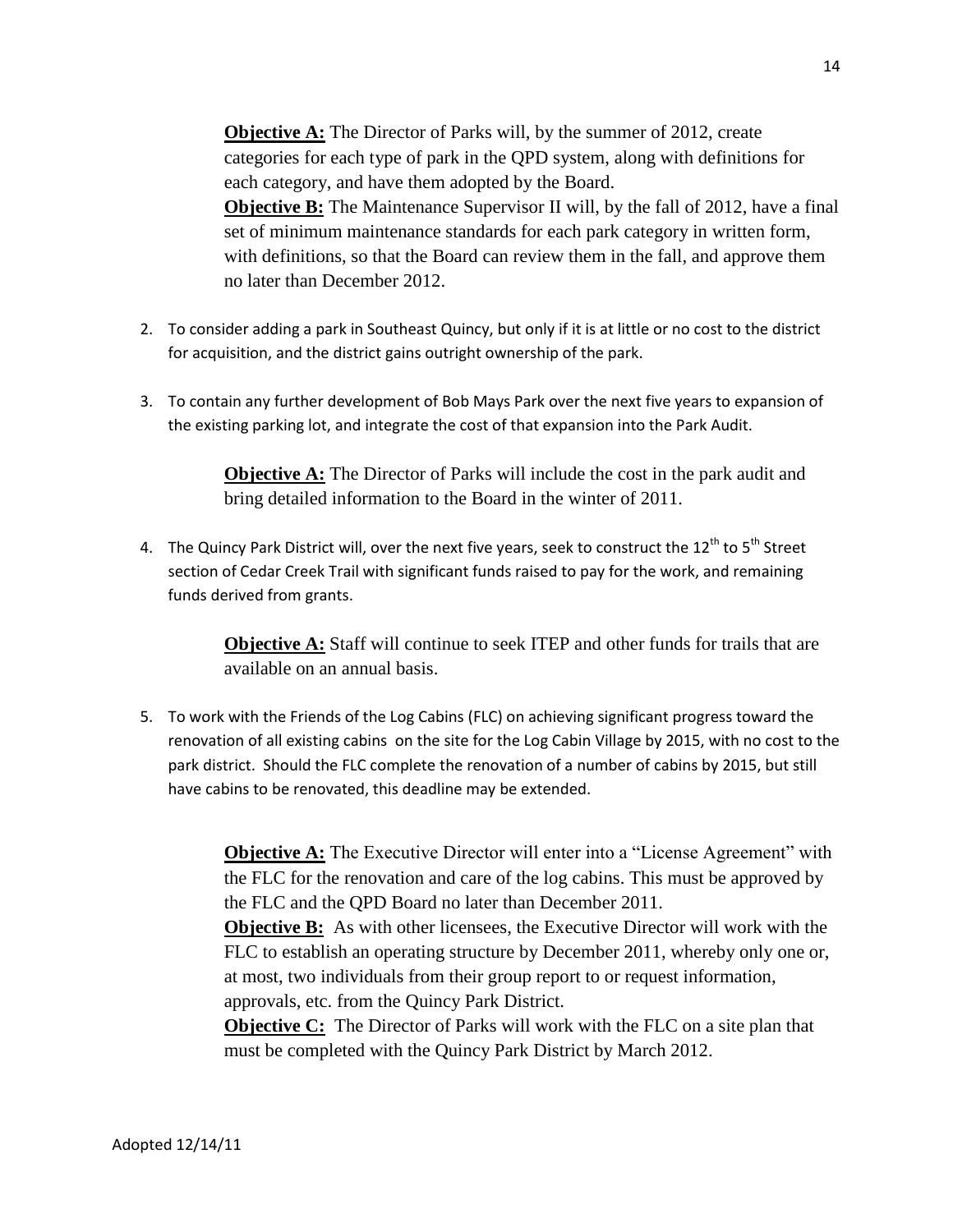**Objective D:** The Executive Director will assure that the work on the cabins is supervised by an individual approved by the Quincy Park District, and who has prior, professional experience in restoring cabins of the era.

6. To not do any additional soccer fields at Boots Bush for the next three years, but develop plans and budget for renovation of the existing bathrooms at the site by the end of 2013.

> **Objective A:** The Director of Parks will initiate a study cost which includes the difference in cost between renovation and replacement by September 2012. **Objective B:** The Director of Parks will initiate the development of plans and specification and complete the bidding process for board approval at the June 2013 board meeting.

**Objective C:** The Director of Parks will complete the contracting process and initiate restroom work with all work to be completed by November 2013.

7. To look into locating a dog park in the undeveloped southwest corner of South Park by 2016.

**Objective A:** The Director of Parks will develop a site plan with preliminary cost estimates to be presented for board approval in the fall of 2014.

**Objective B:** (If approved). The Director of Parks will complete development of specifications and bid documents for the approved Dog Park plan by winter 2014- 2015.

**Objective C:** The project will be bid in spring of 2015, for completion by fall of 2016.

- 8. To clearly communicate that the Board does not plan to take any action to develop or renovated any of the following facilities in the next five years:
	- Skate Park Indoor Ice Arena Dog Park at any other site (other than the South Park possibility) A park on the site of John Wood Community College The Quinsippi Island Bridge
- 9. To work with the Antique Auto Museum on finding a new location for their museum, and the possible removal of their building from All-America Park by 2015.
- 10. Develop plans for renovating or replacing the shelters in Moorman Park by 2014.

**Objective A:** The Director of Parks initiates an engineer's evaluation of the shelters and makes a recommendation to the board at the October 2011 Board Meeting.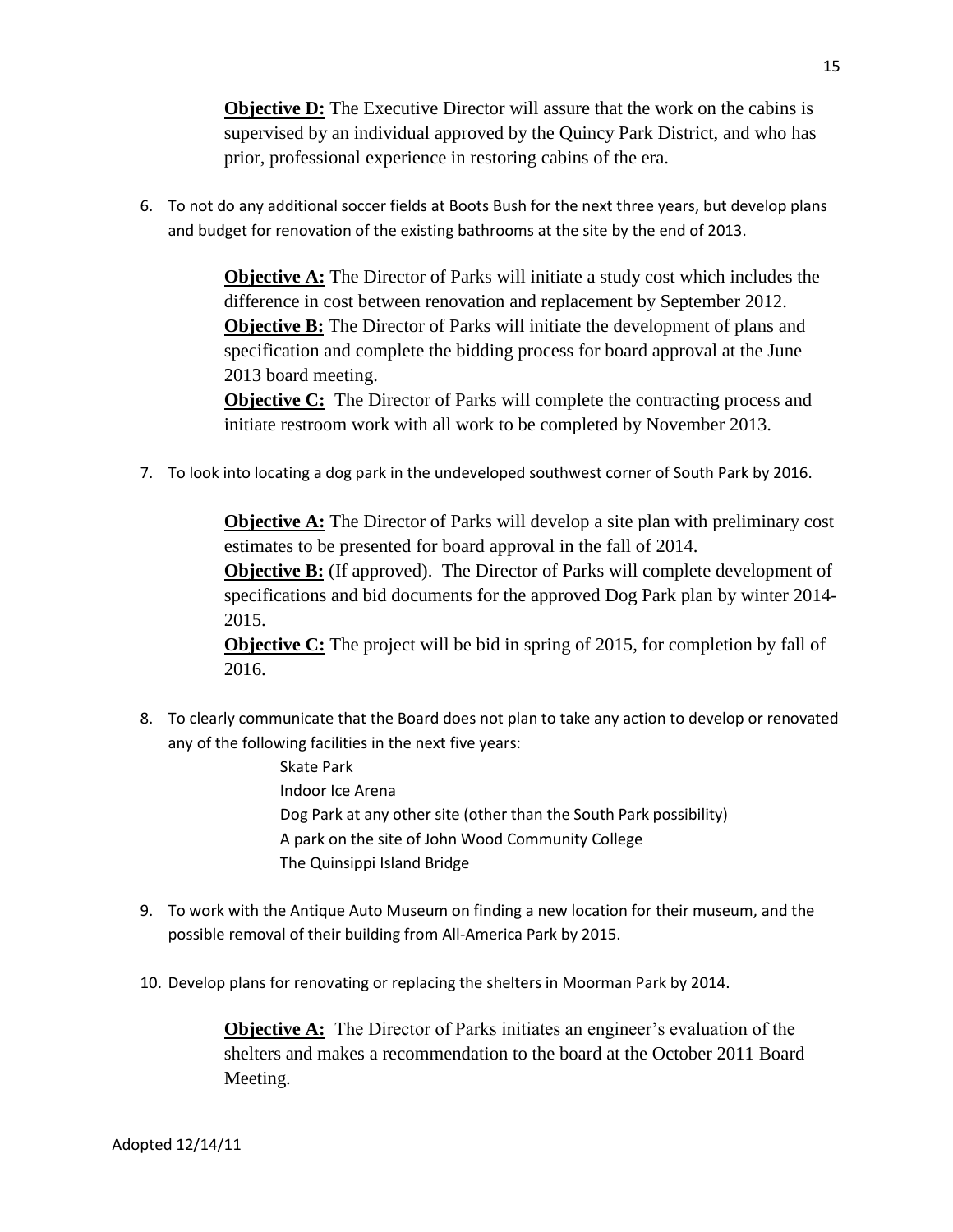**Objective B:** The Director of Parks initiates renovate or replace the shelter in three phases, with all costs included in the park audits. One shelter will be completed per phase starting in 2012, with a project completion date by November 2014.

11. Develop a concept plan/feasibility study for an enclosed shelter/pavilion that could be used year round and provide programming space.

> **Objective A:** The Director of Parks develops plans and cost estimates for an enclosed shelter either as an addition to a current shelter or as a replacement shelter by July 2012.

**Objective B:** The Director of Parks presents concept plan to Executive Director in August 2012.

**Objective C:** If determined to be feasible and useful, the Director of Parks presents concept plan to the board at the September 2012 regular board meeting.

12. Establish a tree replacement program for the 120+ trees lost in the storm of the summer of 2011.

> **Objective A:** The Director of Parks will establish a two year prioritized list of tree locations and species for planting by Winter 2012.

**Objective B:** The Director of Parks will bid the first half of that list in 2012, and the dollars will be funded by the Capital Budget.

**Objective B:** The Director of Parks will bid the second half of that list in 2013, and the dollars will be funded by the Capital Budget.

13. Develop plans for and seek grant dollars to support the beginning of the renovation of Bob Bangert Park.

> **Objective A:** The Director of Parks will work with professional services to create a phased plan for initiating the natural area improvements for Bob Bangert Park to fit with the concept of having this park serve as a trailhead for the Cedar Creek Trail at some point in the future. This plan will be completed with cost estimates no later than Winter 2013.

> **Objective B:** The Director of Parks will work on tracking down grant sources for this project during 2013.

**Objective C:** The Director of Parks will make application for grants for this project during 2014, with the matching funds budgeted in the 2015 Capital Budget.

**Objective D:** Construction will take place in 2015. In the interim, the park will be a low mow area to conserve funds.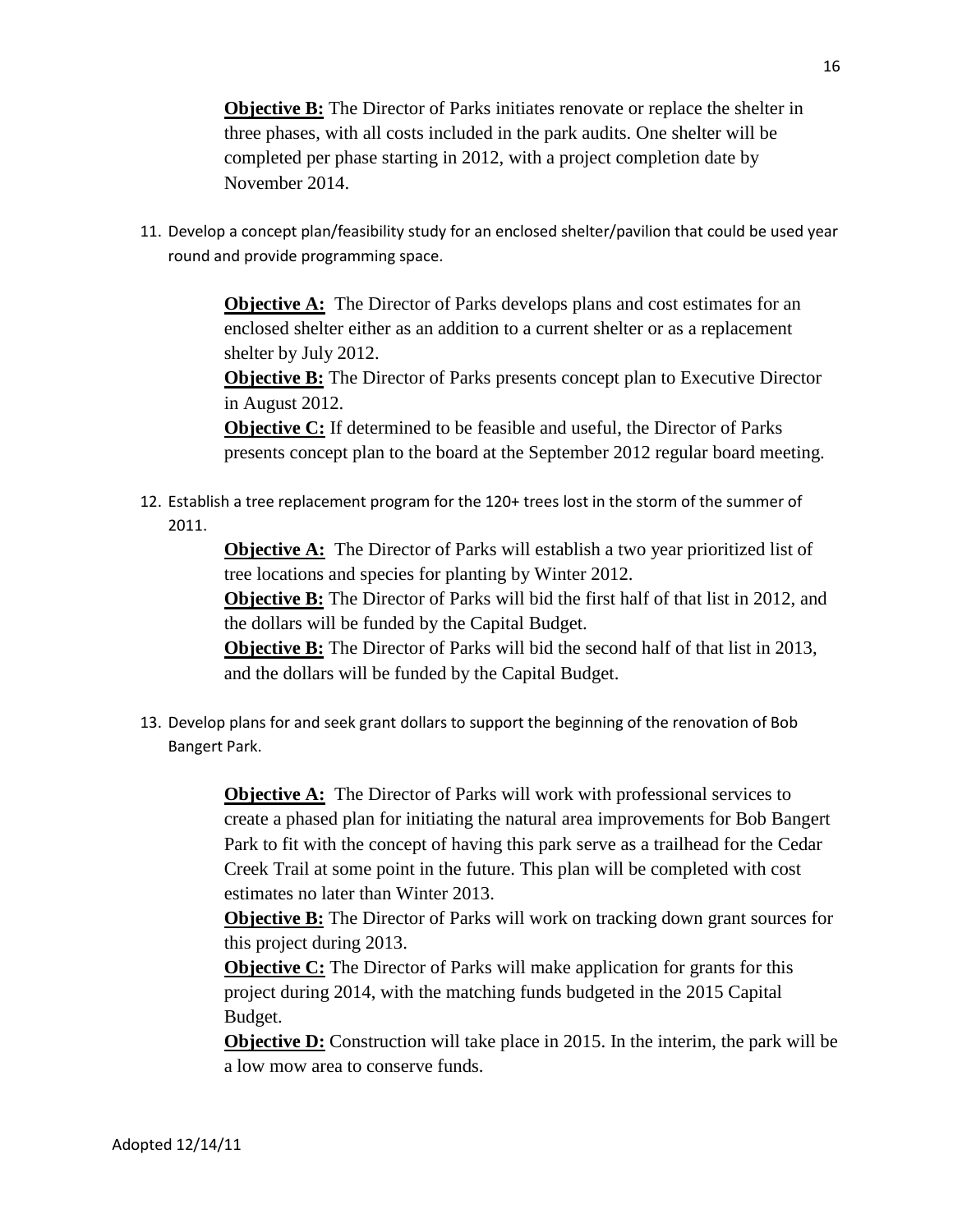### **Business Office/Technology**

1. To complete VSI recreation software implementation by March 1, 2012.

**Objective A:** Director of Business Services will oversee the complete implementation by March 1, 2012. **Objective B:** Director of Business Services will oversee the resolution of any problem issues during 2012.

2. To develop and have online a new Quincy Park District website that ties into the Quincy Park Foundation website by May 1, 2012.

> **Objective A:** Director of Business Services will assemble a "Web Development" Team" for this project.

**Objective B**: Director of Business Services, by November 1, 2011, will have RFPs from vendors for the team's review.

**Objective C**: Director of Business Services will coordinate with third party vendor for the development of the district's final draft version of the website by March 15, 2012.

**Objective D**: Director of Business Services will coordinate with a representative of the foundation and third party vendor for the development of the foundation's web site by May 1, 2012.

3. To seek and investigate options to improve staff communications efficiency, reduce the communications operational costs of the district, and replace antiquated equipment by fall 2013.

> **Objective A**: The Director of Business Services will work with vendors to seek Voice Over IP (VOIP) options by July 1, 2013.

**Objective B:** The Director of Business Services will prepare a cost benefit analysis, compile a timetable, and make a recommendation to the board by October 1, 2013.

**Objective C:** If feasible and funds available, new system is to be fully implemented within the time frame laid out in Objective 3. B.

4. To seek and investigate options to automate and centralize the district's timecard system for integration with MSI accounting system to accomplish by the fall of 2013.

> **Objective A**: The Director of Business Services and the Director of Parks will work with vendors to seek options by April 1, 2013.

**Objective B:** The Director of Business Services and the Director of Parks will prepare a cost benefit analysis, compile a timetable, and make a recommendation to the board by August 1, 2013.

**Objective C:** If feasible and funds available, new system is to be fully implemented within the time frame laid out in Objective 4.B. The intent would be for this system to be in place for the 2014 calendar year.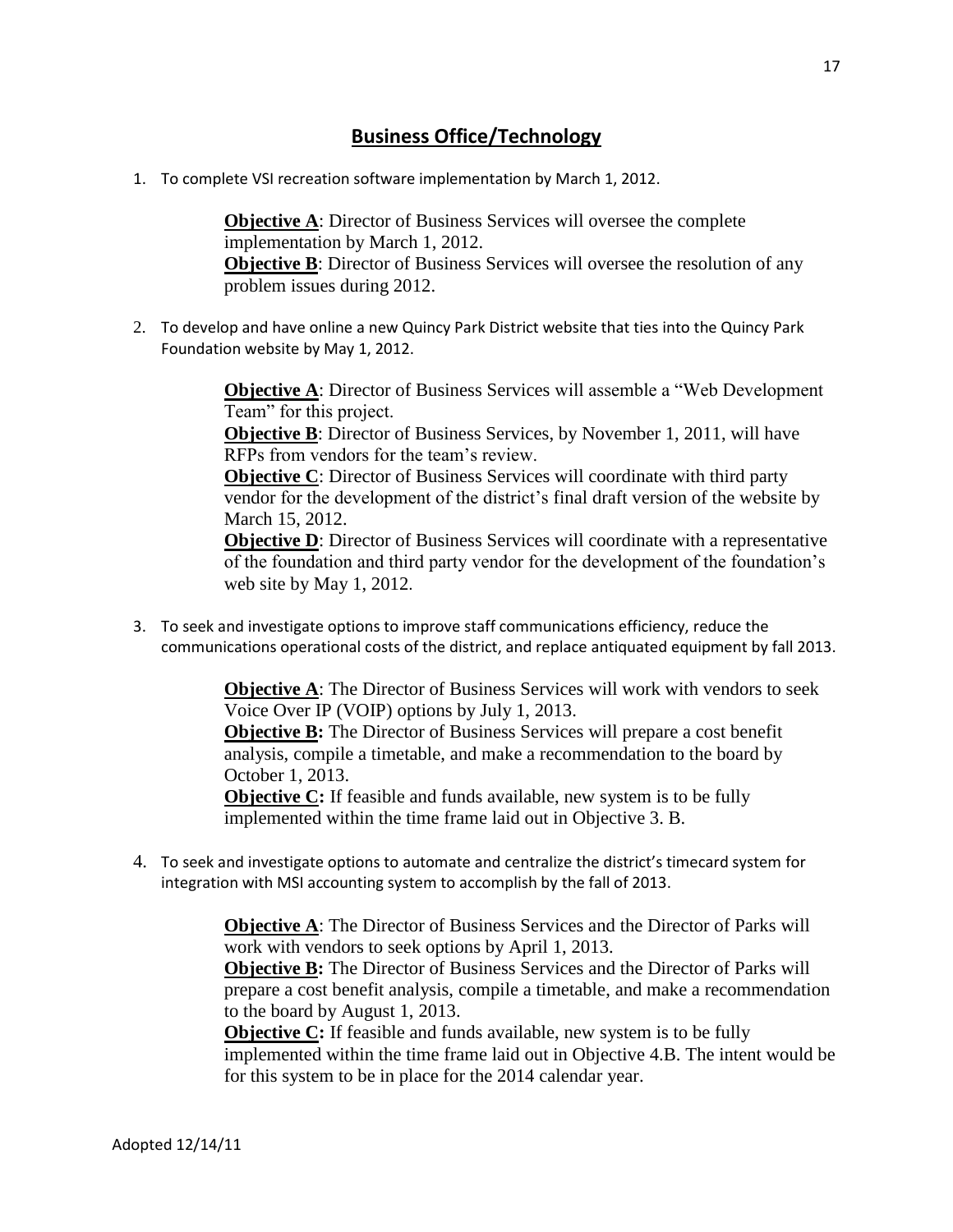5. To increase the number of public Wi-Fi hot spots within the district by 2015. Currently provided at Emerson, Washington Park (by the Quincy Historic Business District), and Westview.

> **Objective A:** The Director of Business Services will work with vendors to establish public Wi-Fi hot spots at Indian Mounds Pool, Wavering Aquatic Center, and the Batting Cage/Mini-golf by fall 2012. **Objective B**: The Director of Business Services will work with vendors to seek options and compile a timetable and recommendation to the board to establish public Wi-Fi hot spots at 5 major parks (South, Moorman/Wavering, Reservoir, Madison, and Bob Mays) by September 30, 2015.

6. To seek and investigate options to improve board communications efficiency and to reduce the operational costs associated with the production and distribution of information to the commissioners by fall 2015.

> **Objective A:** The Director of Business Services will seek options to implement a website login for commissioners to obtain electronic documents to include board packets and to install an enhanced audio video system in the board room for viewing of electronic documents during the board meetings by June 30, 2015. **Objective B:** The Director of Business Services will compile a timetable and make recommendations to the board by October 1, 2015. **Objective C:** If feasible and funds available, new equipment and procedures are to be fully implemented within the time frame laid out in Objective 6. B.

7. To tie the entire district's surveillance systems into the administration building's IT network by December 31, 2016.

> **Objective A**: The Director of Business Services and the Safety Supervisor will work with vendors to seek options by August 31, 2016. **Objective B:** The Director of Business Services and the Safety Supervisor will prepare a cost benefit analysis, compile a timetable, and make recommendations to the board by November 1, 2016.

**Objective C:** If feasible and funds available, new system is to be fully implemented within the time frame laid out in Objective 7.B.

8. To seek and investigate options for the improvement of the customer reception area and to make the Director of Business Services office more conducive to an efficient working environment.

> **Objective A**: The Director of Business Services and the Director of Parks will seek options to improve reception staff interactions with customers. **Objective B**: The Director of Business Services and the Director of Parks will seek options to provide for discretion of personal information while processing financial assistance applications.

> **Objective C:** The Director of Business Services and the Director of Parks will seek options to meet ADA requirements.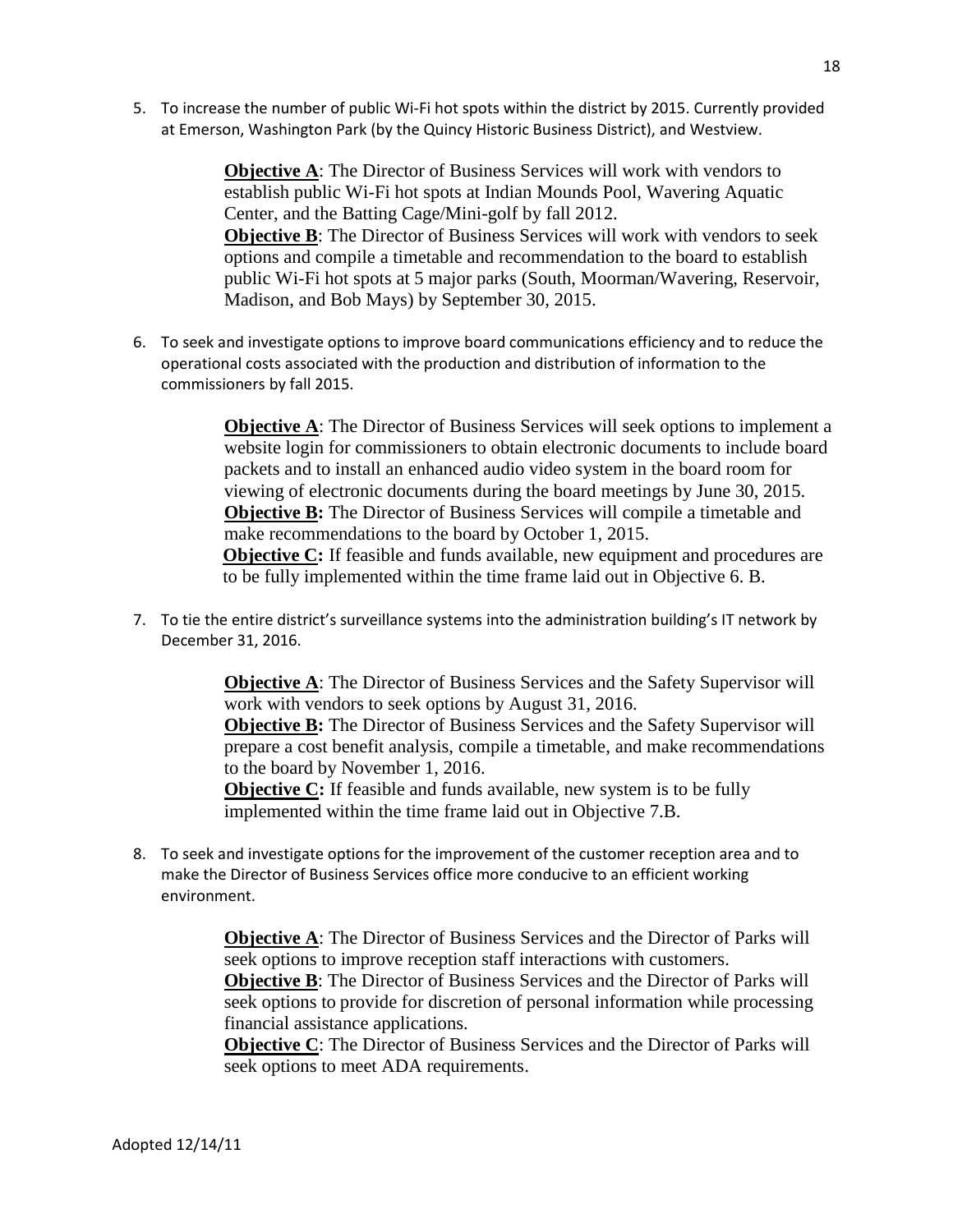**Objective D:** The Director of Business Services and the Director of Parks will seek options to provide a self-service kiosk.

**Objective E**: The Director of Business Services and the Director of Parks will seek options to provide an efficient working environment for the Director of Business Service.

**Objective F:** The Director of Business Services and the Director of Parks will initiate an engineer's evaluation by spring 2014.

**Objective G:** The Director of Business Services and the Director of Parks will compile a timetable and makes a recommendation to the board by fall 2014.

## **Implementation**

In order to accomplish these goals, financial alternatives were discussed, and options considered for paying the cost of achieving these modest goals. Costs were itemized, and then categorized by park. The result was the document that starts on the next page, and continues through page 26. The projects and items are assigned a description, a cost estimate, and a projected year of completion.

The Board of Commissioners, in their planning, recognized the need to increase the size of their General Obligation Bond issue in order to catch up on a delayed year of issuing bonds, but, more importantly, to achieve some "catch up" on maintenance that has been deferred for a few years. Buildings, facilities, parks, trees, understory, and equipment have fallen behind in care, and the financial plan that the Board has laid out will attempt, over a five year period, to accomplish this "catch up" while striving for two financial goals:

- To issue bonds to take care of what we have.
- To keep the bond issue as low as possible, so as not to have too great an impact on the taxpayer.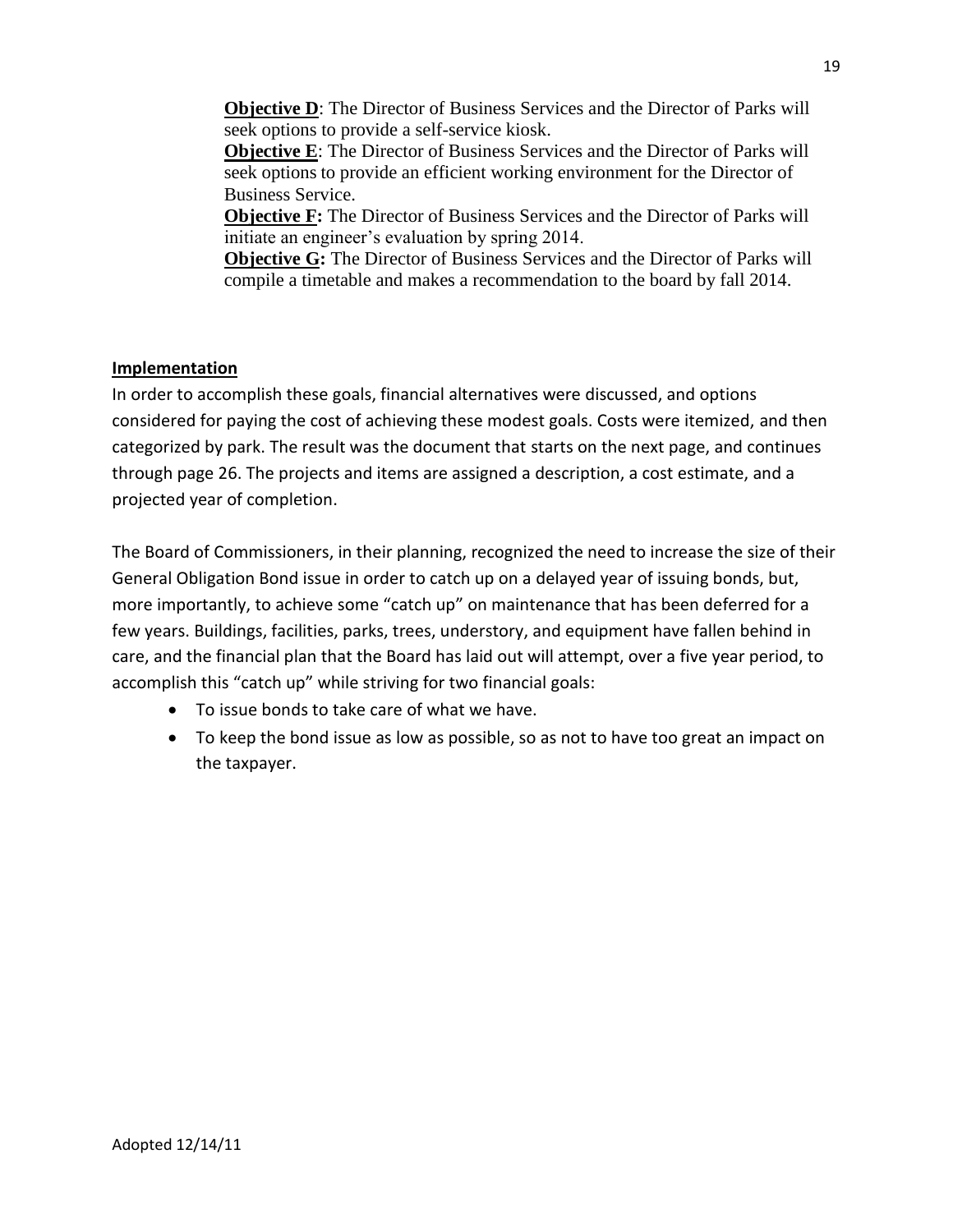|                                    |                                                                 | <b>ESTIMATED</b>     | <b>PARK</b>   |      |
|------------------------------------|-----------------------------------------------------------------|----------------------|---------------|------|
| <b>PARK</b>                        | <b>IMPROVEMENT DESCRIPTION</b>                                  | <b>COST</b>          | <b>TOTALS</b> | Year |
| <b>All America</b>                 | <b>Shelter Electrical Upgrade</b>                               | \$5,000              |               | 2015 |
| <b>All America</b>                 | Shelter- Replace Floor                                          | \$40,000             |               | 2015 |
| <b>All America</b>                 | Replace Water Line to Shelter & Auto Museum                     | \$15,000             |               | 2015 |
| <b>All America</b>                 | Replace Drinking Fountain                                       | \$4,500              |               | 2015 |
| <b>All America</b>                 | <b>Park Total</b>                                               |                      | \$64,500      |      |
|                                    |                                                                 |                      |               |      |
| <b>Batting Cage</b>                | Mini-golf Boulders                                              | \$10,000             |               | 2012 |
| <b>Batting Cage</b>                | Mini-golf Carpet Replacement                                    | \$15,000             |               | 2013 |
| <b>Batting Cage</b>                | <b>Park Total</b>                                               |                      | \$25,000      |      |
| <b>Berrian</b>                     | Replace Roof - Restroom                                         | \$8,000              |               | 2015 |
| <b>Berrian</b>                     | Shelter Electrical Upgrade-Timer/CFI                            | \$4,000              |               | 2014 |
| <b>Berrian</b>                     | Repair/Replace Water Line                                       | \$15,000             |               | 2012 |
| <b>Berrian</b>                     | Add Drain Tile to Low Area Near RR                              | \$8,000              |               | 2012 |
| <b>Berrian</b>                     | <b>Replace Drinking Fountain</b>                                | \$4,500              |               | 2015 |
| <b>Berrian</b>                     | Playground-Replace Safety Surface                               | \$3,500              |               | 2013 |
| <b>Berrian</b>                     | Resurface Tennis Courts (2)                                     | \$18,000             |               | 2014 |
| <b>Berrian</b>                     | <b>Park Total</b>                                               |                      | \$61,000      |      |
| <b>Bob Bangert</b>                 | <b>Repaint Park Signs</b>                                       | \$2,000              |               | 2013 |
| <b>Bob Bangert</b>                 | <b>Replace Drinking Fountain</b>                                | \$4,500              |               | 2015 |
| <b>Bob Bangert</b>                 | <b>Prairie Restoration</b>                                      | \$100,000            |               | 2015 |
| <b>Bob Bangert</b>                 | <b>Prairie Restoration Stewardship</b>                          | \$19,400             |               | 2016 |
| <b>Bob Bangert</b>                 | <b>Prairie Restoration Stewardship</b>                          | \$19,400             |               | 2017 |
| <b>Bob Bangert</b>                 | <b>Prairie Restoration Stewardship</b>                          | \$19,400             |               | 2018 |
| <b>Bob Bangert</b>                 | Entrance Gates (2-Sets @ \$2,500)                               | \$5,000              |               | 2014 |
| <b>Bob Bangert</b>                 | <b>Park Total</b>                                               |                      | \$169,700     |      |
|                                    |                                                                 | \$3,500              |               | 2014 |
| <b>Bob Mays</b><br><b>Bob Mays</b> | Playground-Replace Safety Surface<br><b>Prairie Restoration</b> | \$32,000             |               | 2012 |
| <b>Bob Mays</b>                    | <b>Prairie Restoration Stewardship</b>                          |                      |               | 2013 |
| <b>Bob Mays</b>                    | <b>Prairie Restoration Stewardship</b>                          | \$11,640<br>\$11,640 |               | 2014 |
|                                    |                                                                 |                      |               | 2015 |
| <b>Bob Mays</b>                    | <b>Prairie Restoration Stewardship</b>                          | \$11,640<br>\$45,000 |               | 2012 |
| <b>Bob Mays</b><br><b>Bob Mays</b> | New Parking Lot<br><b>Park Total</b>                            |                      | \$115,420     |      |
|                                    |                                                                 |                      |               |      |
| <b>Boots Bush</b>                  | Restroom-ADA Compliant                                          | \$80,000             |               | 2013 |
| <b>Boots Bush</b>                  | <b>Restroom Engineering Study</b>                               | \$6,000              |               | 2012 |
| <b>Boots Bush</b>                  | Remove or Repair Brick Planter                                  | \$8,500              |               | 2015 |
| <b>Boots Bush</b>                  | Resurface Parking Area                                          | \$23,000             |               | 2016 |
| <b>Boots Bush</b>                  | <b>Replace Drinking Fountain</b>                                | \$4,500              |               | 2016 |
| <b>Boots Bush</b>                  | <b>Park Total</b>                                               |                      | \$122,000     |      |
| <b>Clat Adams</b>                  | Restroom-Replace Deck                                           | \$40,000             |               | 2013 |
| <b>Clat Adams</b>                  | Resurface Parking Area                                          | \$40,000             |               | 2012 |
| <b>Clat Adams</b>                  | Repair/Replace 400' (N. Seawall)                                | \$45,000             |               | 2016 |
| <b>Clat Adams</b>                  | <b>Resurface Road</b>                                           | \$75,000             |               | 2012 |
| <b>Clat Adams</b>                  | <b>Park Total</b>                                               |                      | \$200,000     |      |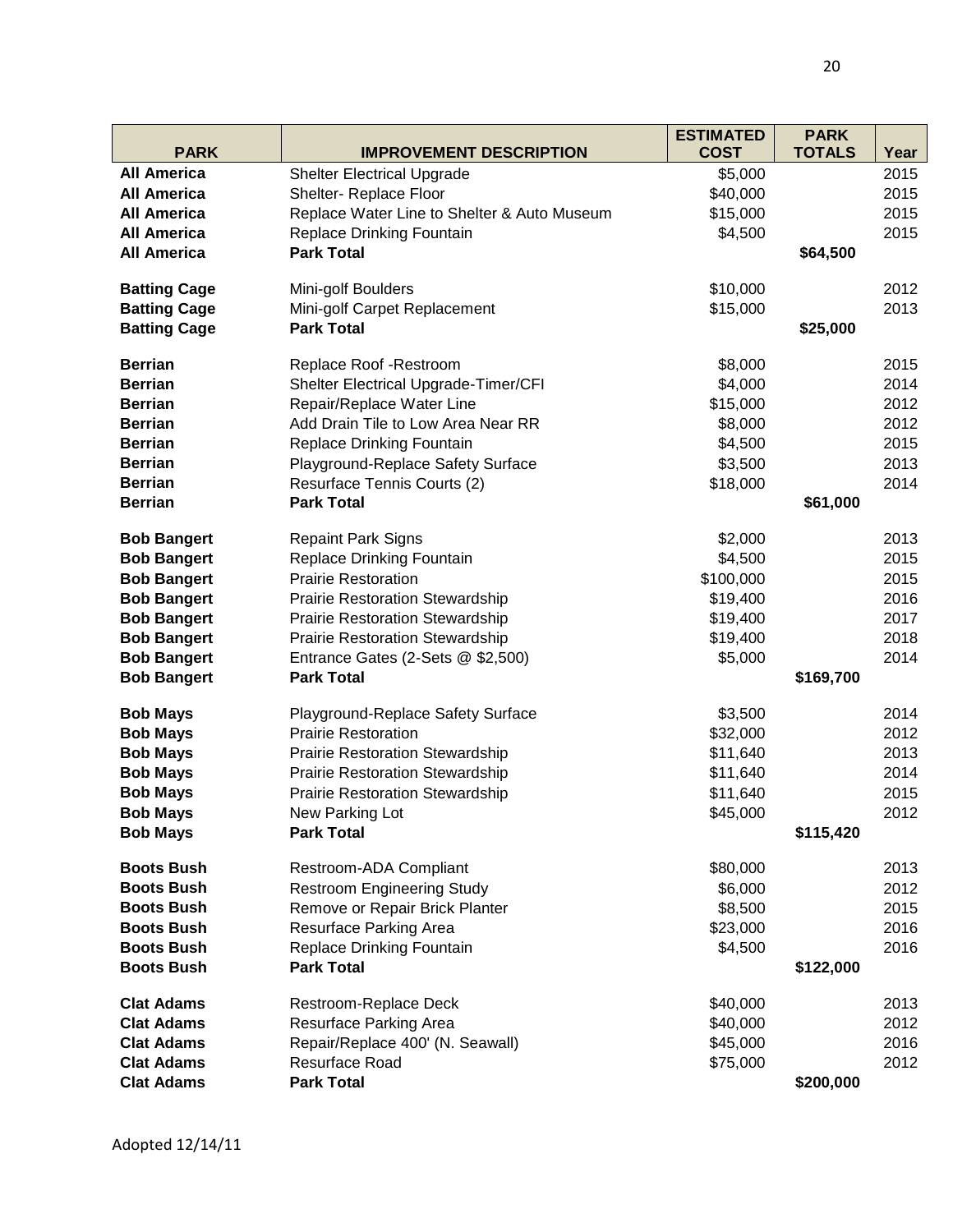|                      |                                                      | <b>ESTIMATED</b> | <b>PARK</b>   |      |
|----------------------|------------------------------------------------------|------------------|---------------|------|
| <b>PARK</b>          | <b>IMPROVEMENT DESCRIPTION</b>                       | <b>COST</b>      | <b>TOTALS</b> | Year |
| <b>Emerson</b>       | Playground- Safety Surface Replacement               | \$3,500          |               | 2013 |
| <b>Emerson</b>       | <b>Community Ctr-Replace Flat Roof Section</b>       | \$75,000         |               | 2012 |
| <b>Emerson</b>       | <b>Community Ctr-Replace Gutter/Downspouts</b>       | \$18,000         |               | 2012 |
| <b>Emerson</b>       | <b>Community Ctr-Tuck Pointing</b>                   | \$45,000         |               | 2014 |
| <b>Emerson</b>       | <b>Community Ctr-Repair Parapet Wall SW</b>          | \$5,000          |               | 2014 |
| <b>Emerson</b>       | <b>Community Ctr-Lighting Upgrades</b>               | \$15,000         |               | 2013 |
| <b>Emerson</b>       | <b>Community Ctr-Foundation Sidewalk Replacement</b> | \$30,000         |               | 2016 |
| <b>Emerson</b>       | <b>Park Total</b>                                    |                  | \$191,500     |      |
| Gardner              | <b>Replace Drinking Fountain</b>                     | \$4,500          |               | 2012 |
| <b>Gardner</b>       | Repair Capt Stones on Stone Bridge                   | \$6,000          |               | 2014 |
| Gardner              | Entrance Gates (3-Sets @ \$2,500)                    | \$7,500          |               | 2012 |
| Gardner              | Entrance Gates (2-Sets @ \$2,500)                    | \$5,000          |               | 2015 |
| Gardner              | <b>Natural Overlook Restoration</b>                  | \$14,000         |               | 2013 |
| <b>Gardner</b>       | Natural Overlook Restoration Stewardship             | \$4,000          |               | 2014 |
| Gardner              | Natural Overlook Restoration Stewardship             | \$4,000          |               | 2015 |
| Gardner              | Natural Overlook Restoration Stewardship             | \$4,000          |               | 2016 |
| Gardner              | <b>Park Total</b>                                    |                  | \$49,000      |      |
| <b>Indian Mounds</b> | Repair/Replace 200' Limestone Retaining Wall         | \$30,000         |               | 2014 |
| <b>Indian Mounds</b> | <b>Replace Pool Deck Grates</b>                      | \$62,000         |               | 2012 |
| <b>Indian Mounds</b> | Entrance Gates (3-Sets @ \$2,500)                    | \$7,500          |               | 2012 |
| <b>Indian Mounds</b> | <b>Park Total</b>                                    |                  | \$99,500      |      |
| Johnson              | Restroom-Replace Roof                                | \$8,000          |               | 2013 |
| Johnson              | Restroom-Repair Soffit/Fascia                        | \$6,000          |               | 2013 |
| Johnson              | Shelter-Update Electric-Timer/GFI                    | \$4,000          |               | 2015 |
| Johnson              | Shelter-Replace Floor                                | \$12,000         |               | 2014 |
| Johnson              | Replace Playground Safety Surface (5 to 12)          | \$3,500          |               | 2014 |
| Johnson              | Soccer Field-Install Backstop Fence (North)          | \$3,000          |               | 2015 |
| Johnson              | <b>Park Total</b>                                    |                  | \$36,500      |      |
| <b>Kesler</b>        | Restroom-Repair/Replace Railing                      | \$4,500          |               | 2014 |
| <b>Kesler</b>        | Shelter-Paint/Stain Surfaces-Exterior                | \$400            |               | 2012 |
| <b>Kesler</b>        | Shelter-Paint/Stain Surfaces-Interior                | \$400            |               | 2012 |
| <b>Kesler</b>        | Shelter-Electrical Upgrades GFI/Timer                | \$2,500          |               | 2013 |
| <b>Kesler</b>        | N Parking Lot 66,000 Sq. Ft.                         | \$140,000        |               | 2013 |
| <b>Kesler</b>        | S Parking Lot 24,000 Sq. Ft.                         | \$60,000         |               | 2014 |
| <b>Kesler</b>        | <b>Playground Sidewalk</b>                           | \$3,000          |               | 2016 |
| <b>Kesler</b>        | Replace Single Dock (North)                          | \$15,000         |               | 2014 |
| <b>Kesler</b>        | <b>Replace RR Courtesy Dock</b>                      | \$15,000         |               | 2015 |
| <b>Kesler</b>        | Replace Fishing Dock                                 | \$30,000         |               | 2016 |
| <b>Kesler</b>        | Repair/Renovate River Overlook Deck                  | \$12,000         |               | 2014 |
| <b>Kesler</b>        | Replace Drinking Fountain                            | \$4,500          |               | 2014 |
| <b>Kesler</b>        | <b>Park Total</b>                                    |                  | \$287,300     |      |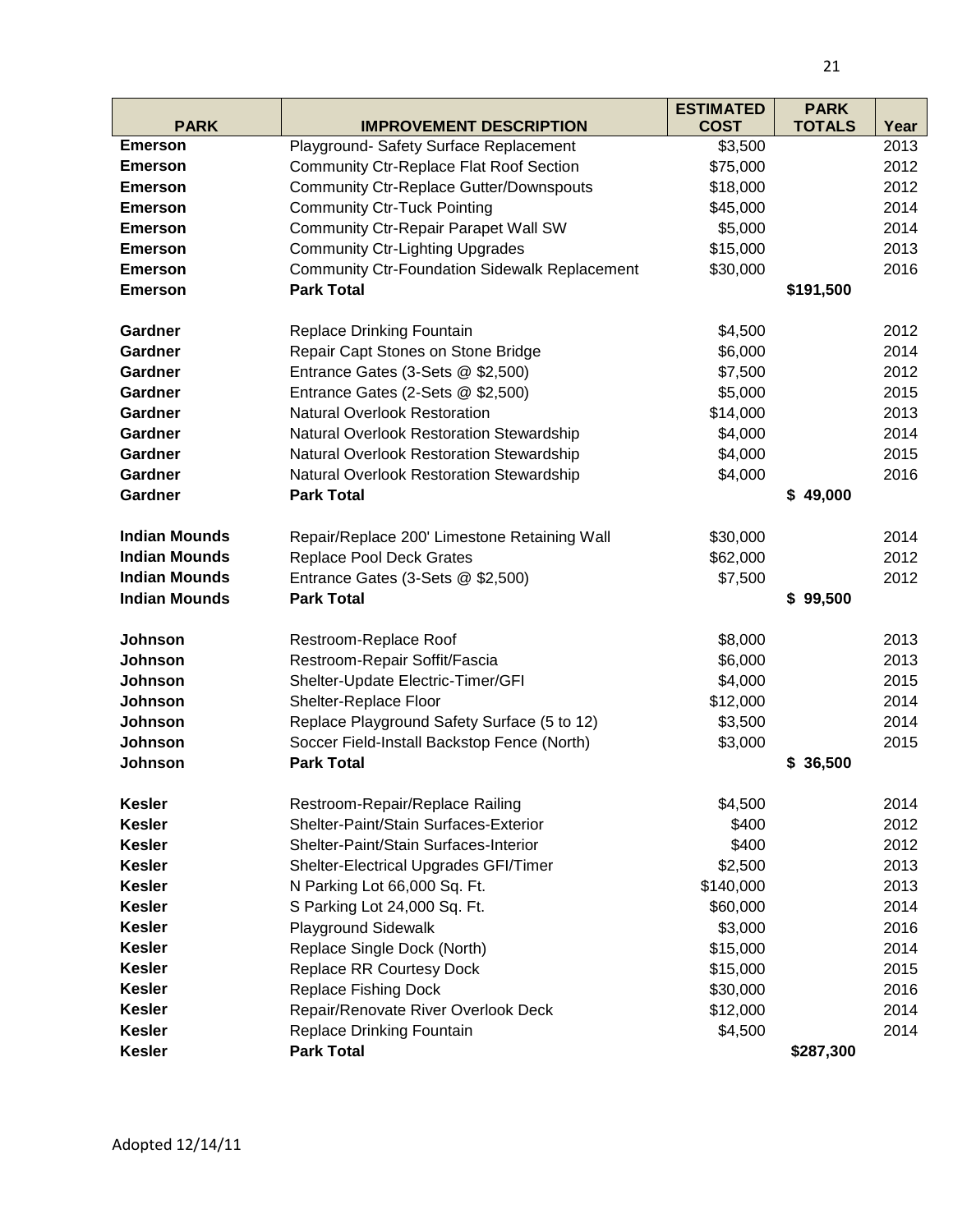|                       |                                              | <b>ESTIMATED</b> | <b>PARK</b>   |      |
|-----------------------|----------------------------------------------|------------------|---------------|------|
| <b>PARK</b>           | <b>IMPROVEMENT DESCRIPTION</b>               | <b>COST</b>      | <b>TOTALS</b> | Year |
| <b>Leon Bailey</b>    | Replace Playground                           | \$25,000         |               | 2012 |
| <b>Leon Bailey</b>    | Replace 4 Benches                            | \$4,800          |               | 2012 |
| <b>Leon Bailey</b>    | <b>Park Total</b>                            |                  | \$29,800      |      |
|                       |                                              |                  |               |      |
|                       |                                              |                  |               |      |
| <b>Madison</b>        | Shelter-Update Electric-Timer/GFI            | \$4,000          |               | 2015 |
| <b>Madison</b>        | <b>Resurface 2 Tennis Courts</b>             | \$14,000         |               | 2012 |
| <b>Madison</b>        | <b>Repair Tennis Fence</b>                   | \$5,000          |               | 2012 |
| <b>Madison</b>        | <b>Park Total</b>                            |                  | \$23,000      |      |
| <b>Marina</b>         | Marina BB-Replace Metal Frame/Foam Floats    | \$45,000         |               | 2014 |
| <b>Marina</b>         | Marina-E&F Dock Replacement                  | \$320,000        |               | 2013 |
| <b>Marina</b>         | Marina-G Dock-Refloat Dock                   | \$45,000         |               | 2015 |
| <b>Marina</b>         | <b>Park Total</b>                            |                  | \$410,000     |      |
| <b>Moorman</b>        | North Restroom-Replace Flush Valves          | \$4,000          |               | 2012 |
| <b>Moorman</b>        | Lg Shelter Replacement                       | \$120,000        |               | 2014 |
| <b>Moorman</b>        | Med Shelter Replacement                      | \$70,000         |               | 2013 |
| <b>Moorman</b>        | Sm Shelter Replacement w/Med                 | \$70,000         |               | 2012 |
| <b>Moorman</b>        | Upper East Restroom-Replace Flush Valves     | \$4,000          |               | 2012 |
| <b>Moorman</b>        | Ballfield Restroom-Replace Flush Valves      | \$4,000          |               | 2013 |
| <b>Moorman</b>        | Restripe Shelter/Fishing Parking Lots        | \$5,000          |               | 2013 |
| <b>Moorman</b>        | Resurface 1500' (Dam to Large Shelter)       | \$105,000        |               | 2012 |
| <b>Moorman</b>        | Resurface 1300' (Large Shelter to Dam)       | \$95,000         |               | 2015 |
| <b>Moorman</b>        | <b>Replace Railing-Fishing Docks</b>         | \$8,000          |               | 2013 |
| <b>Moorman</b>        | Replace Drinking Fountains at 2 Ballfields   | \$8,500          |               | 2012 |
| <b>Moorman</b>        | Replace Drinking Fountain - Horseshoe Courts | \$4,500          |               | 2013 |
| <b>Moorman</b>        | Entrance Gates (1-Set @ \$2,500)             | \$2,500          |               | 2014 |
| <b>Moorman</b>        | Entrance Gates (1-Set @ \$2,500)             | \$2,500          |               | 2015 |
| <b>Moorman</b>        | Horseshoe Courts-Repair/Replace Fence        | \$5,000          |               | 2016 |
| <b>Moorman</b>        | Replace 4 Benches-North Side of Lake         | \$4,800          |               | 2016 |
| Moorman               | <b>Park Total</b>                            |                  | \$512,800     |      |
| <b>Parker Heights</b> | Slope Stabilization                          | \$8,000          |               | 2012 |
| <b>Parker Heights</b> | Rock Wall Repair 100'                        | \$15,000         |               | 2016 |
| <b>Parker Heights</b> | <b>Natural Overlook Restoration</b>          | \$14,000         |               | 2013 |
| <b>Parker Heights</b> | Natural Overlook Restoration Stewardship     | \$4,000          |               | 2014 |
| <b>Parker Heights</b> | Natural Overlook Restoration Stewardship     | \$4,000          |               | 2015 |
| <b>Parker Heights</b> | Natural Overlook Restoration Stewardship     | \$4,000          |               | 2016 |
| <b>Parker Heights</b> | Entrance Gates (2-Sets @ \$2,500)            | \$5,000          |               | 2014 |
| <b>Parker Heights</b> | <b>Park Total</b>                            |                  | \$54,000      |      |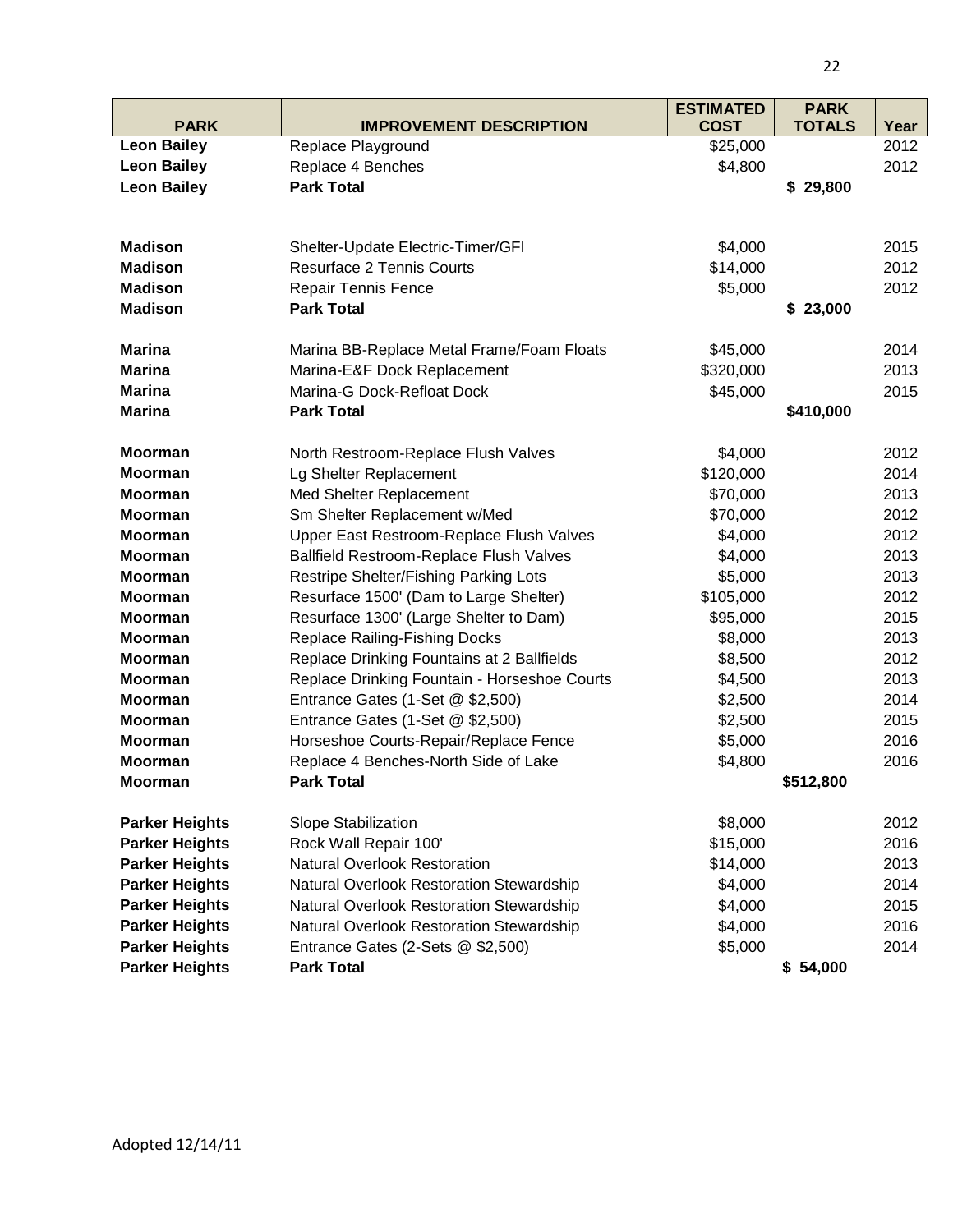|                             |                                                   | <b>ESTIMATED</b> | <b>PARK</b>   |      |
|-----------------------------|---------------------------------------------------|------------------|---------------|------|
| <b>PARK</b>                 | <b>IMPROVEMENT DESCRIPTION</b>                    | <b>COST</b>      | <b>TOTALS</b> | Year |
| <b>Quincy Park District</b> | Computers/Technology                              | \$6,500          |               | 2012 |
| <b>Quincy Park District</b> | Computers/Technology                              | \$15,855         |               | 2013 |
| <b>Quincy Park District</b> | Computers/Technology                              | \$10,250         |               | 2014 |
| <b>Quincy Park District</b> | Computers/Technology                              | \$6,850          |               | 2015 |
| <b>Quincy Park District</b> | Computers/Technology                              | \$2,650          |               | 2016 |
| <b>Quincy Park District</b> | District Equipment-Mowers, Vehicles, Etc.         | \$190,000        |               | 2012 |
| <b>Quincy Park District</b> | District Equipment-Mowers, Vehicles, Etc.         | \$222,000        |               | 2013 |
| <b>Quincy Park District</b> | District Equipment-Mowers, Vehicles, Etc.         | \$324,000        |               | 2014 |
| <b>Quincy Park District</b> | District Equipment-Mowers, Vehicles, Etc.         | \$162,000        |               | 2015 |
| <b>Quincy Park District</b> | District Equipment-Mowers, Vehicles, Etc.         | \$110,000        |               | 2016 |
| <b>Quincy Park District</b> | Per OSHA Study                                    | \$25,000         |               | 2012 |
| <b>Quincy Park District</b> | Per ADA Study 5/2011                              | \$146,250        |               | 2012 |
| <b>Quincy Park District</b> | Per ADA Study 5/2011                              | \$139,550        |               | 2013 |
| <b>Quincy Park District</b> | Per ADA Study 5/2011                              | \$131,300        |               | 2014 |
| <b>Quincy Park District</b> | Per ADA Study 5/2011                              | \$159,900        |               | 2015 |
| <b>Quincy Park District</b> | Per ADA Study 5/2011                              | \$136,750        |               | 2016 |
| <b>Quincy Park District</b> | <b>Tree Replacement</b>                           | \$25,000         |               | 2012 |
| <b>Quincy Park District</b> | <b>Tree Replacement</b>                           | \$25,000         |               | 2013 |
| <b>Quincy Park District</b> | Contingency                                       | \$80,000         |               | 2012 |
| <b>Quincy Park District</b> | Contingency                                       | \$80,000         |               | 2013 |
| <b>Quincy Park District</b> | Contingency                                       | \$80,000         |               | 2014 |
| <b>Quincy Park District</b> | Contingency                                       | \$80,000         |               | 2015 |
| <b>Quincy Park District</b> | Contingency                                       | \$80,000         |               | 2016 |
| <b>Quincy Park District</b> | Cedar Creek Trail - Extension of 12th St Sidewalk | \$75,000         |               | 2013 |
| <b>Quincy Park District</b> | <b>Total</b>                                      |                  | \$2,313,855   |      |
| Quinsippi Island            | Repair Road 100' x 24' E end of Bridge            | \$10,000         |               | 2014 |
| Quinsippi Island            | Water Service-Add Curb Stop Valves (3)            | \$9,000          |               | 2015 |
| Quinsippi Island            | <b>Replace Drinking Fountain</b>                  | \$4,500          |               | 2015 |
| Quinsippi Island            | Replace Playground Safety Surface (5 to 12)       | \$3,500          |               | 2013 |
| Quinsippi Island            | <b>Park Total</b>                                 |                  | 27,000<br>\$  |      |
|                             |                                                   |                  |               |      |
| <b>Reservoir</b>            | Shelter-Upgrade Electric GFI/Timer Outlets        | \$3,500          |               | 2012 |
| <b>Reservoir</b>            | Replace S. Drinking Fountain                      | \$4,500          |               | 2014 |
| <b>Reservoir</b>            | Replace Playground Safety Surface (5/12 and 2/5)  | \$3,500          |               | 2012 |
| <b>Reservoir</b>            | Resurface 2 Tennis Courts                         | \$15,000         |               | 2016 |
| <b>Reservoir</b>            | <b>Park Total</b>                                 |                  | 26,500<br>\$  |      |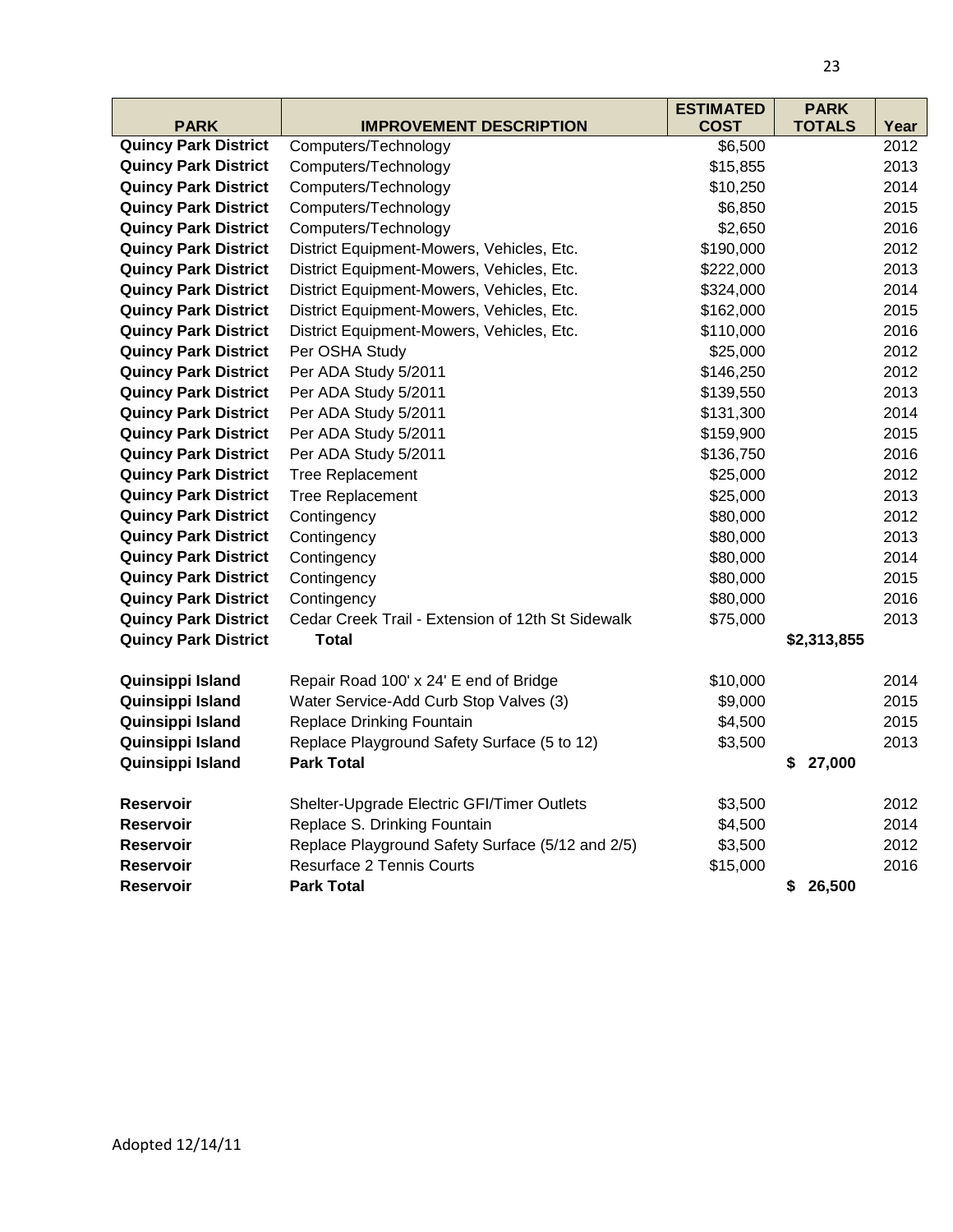| <b>PARK</b>       | <b>IMPROVEMENT DESCRIPTION</b>                  | <b>ESTIMATED</b><br><b>COST</b> | <b>PARK</b><br><b>TOTALS</b> | Year |
|-------------------|-------------------------------------------------|---------------------------------|------------------------------|------|
| <b>Riverview</b>  | Shelter-Update Electric-Timer/GFI               | \$4,000                         |                              | 2015 |
| <b>Riverview</b>  | Replace 450' with Concrete on Bluff             | \$15,000                        |                              | 2013 |
| <b>Riverview</b>  | Replace Playground System (5-12)                | \$60,000                        |                              | 2015 |
| <b>Riverview</b>  | Replace 9 Benches                               | \$10,800                        |                              | 2014 |
| <b>Riverview</b>  | Entrance Gates (4-Sets @ \$2,500)               | \$10,000                        |                              | 2013 |
| <b>Riverview</b>  | <b>Natural Overlook Restoration</b>             | \$14,000                        |                              | 2013 |
| <b>Riverview</b>  | Natural Overlook Restoration Stewardship        | \$4,000                         |                              | 2014 |
| <b>Riverview</b>  | Natural Overlook Restoration Stewardship        | \$4,000                         |                              | 2015 |
| <b>Riverview</b>  | Natural Overlook Restoration Stewardship        | \$4,000                         |                              | 2016 |
| <b>Riverview</b>  | <b>Park Total</b>                               |                                 | \$125,800                    |      |
| <b>South Park</b> | Repair 200' Sidewalk near Pond                  | \$5,000                         |                              | 2012 |
| <b>South Park</b> | Walking Bridge By Pond-Repair/Replace           | \$10,000                        |                              | 2016 |
| <b>South Park</b> | <b>Replace Drinking Fountains</b>               | \$13,000                        |                              | 2012 |
| <b>South Park</b> | Sewer & Septic-Engineering Sanitary Replacement | \$5,000                         |                              | 2012 |
| <b>South Park</b> | Large Shelter-Replace Sanitary                  | \$75,000                        |                              | 2013 |
| <b>South Park</b> | Playground-Replace 5-12 System                  | \$70,000                        |                              | 2014 |
| <b>South Park</b> | Road Repair-1000' Section                       | \$75,000                        |                              | 2016 |
| <b>South Park</b> | Entrance Gates (2-Sets @ \$2,500)               | \$5,000                         |                              | 2014 |
| <b>South Park</b> | Entrance Gates (3-Sets @ \$2,500)               | \$7,500                         |                              | 2016 |
| <b>South Park</b> | Large Shelter-Upgrade Electric-Timer-GFI        | \$6,000                         |                              | 2013 |
| <b>South Park</b> | Bandstand-Repair/Replace Clay Tile Roof         | \$30,000                        |                              | 2012 |
| <b>South Park</b> | <b>Park Total</b>                               |                                 | \$301,500                    |      |
| <b>Sunset</b>     | <b>Natural Overlook Restoration</b>             | \$14,000                        |                              | 2013 |
| <b>Sunset</b>     | Natural Overlook Restoration Stewardship        | \$4,000                         |                              | 2014 |
| <b>Sunset</b>     | Natural Overlook Restoration Stewardship        | \$4,000                         |                              | 2015 |
| <b>Sunset</b>     | Natural Overlook Restoration Stewardship        | \$4,000                         |                              | 2016 |
| <b>Sunset</b>     | Entrance Gates (3-Sets @ \$2,500)               | \$7,500                         |                              | 2013 |
| <b>Sunset</b>     | Stone Wall-Repair 200' Section                  | \$20,000                        |                              | 2015 |
| <b>Sunset</b>     | <b>Park Total</b>                               |                                 | \$53,500                     |      |
| Washington        | Sidewalk-Repair 100' Sidewalk (2 Sections)      | \$5,000                         |                              | 2012 |
| Washington        | <b>Park Total</b>                               |                                 | 5,000<br>\$                  |      |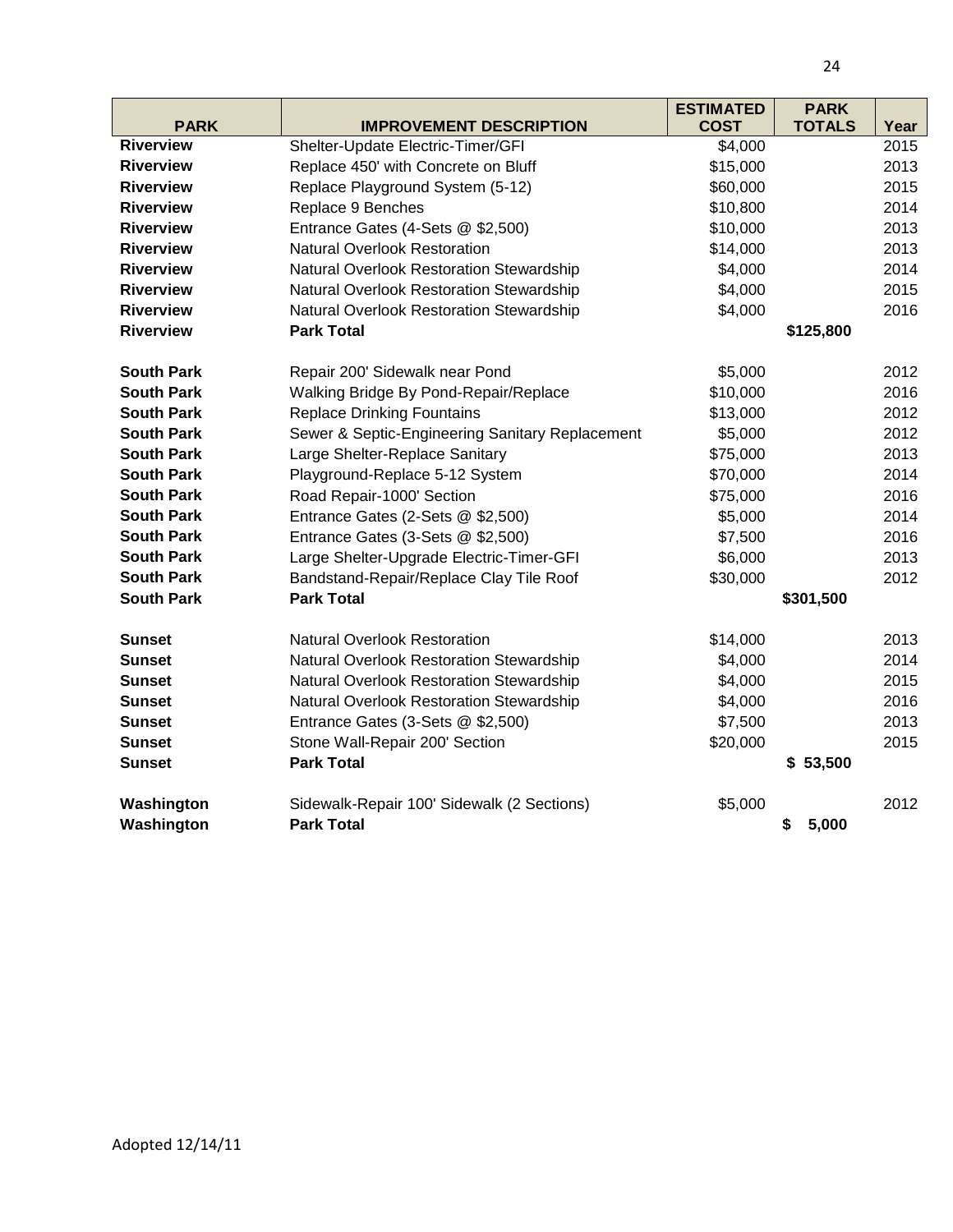|                          |                                                 | <b>ESTIMATED</b> | <b>PARK</b>   |      |
|--------------------------|-------------------------------------------------|------------------|---------------|------|
| <b>PARK</b>              | <b>IMPROVEMENT DESCRIPTION</b>                  | <b>COST</b>      | <b>TOTALS</b> | Year |
| Wavering                 | Large Shelter-Replace Roof                      | \$15,000         |               | 2016 |
| Wavering                 | Small Shelter-Replace Roof                      | \$8,000          |               | 2016 |
| Wavering                 | Repair Stone Pool Sign                          | \$7,000          |               | 2015 |
| Wavering                 | Asphalt-Strip WAC Pool/Ballfield/39th           | \$12,000         |               | 2014 |
| Wavering                 | Resurface Tar/Chip Shelter Lot                  | \$25,000         |               | 2013 |
| Wavering                 | <b>Aquatic Engineering</b>                      | \$65,000         |               | 2012 |
| Wavering                 | Aquatic Ctr Design                              | \$120,000        |               | 2013 |
| Wavering                 | Aquatic Ctr Upkeep Maint.                       | \$15,000         |               | 2012 |
| Wavering                 | Aquatic Ctr Upkeep Maint.                       | \$15,000         |               | 2013 |
| Wavering                 | Entrance Gates (1-Set @ \$2,500)                | \$2,500          |               | 2014 |
| Wavering                 | Sidewalk-Repair 200' -Bridge to Shelter Parking | \$2,000          |               | 2014 |
| Wavering                 | Memorial Area-Repair Stone Monument             | \$12,000         |               | 2014 |
| Wavering                 | <b>Replace Drinking Fountain</b>                | \$4,500          |               | 2013 |
| Wavering                 | Playground-Replace Safety Surface               | \$3,500          |               | 2015 |
| Wavering                 | Repair Bridge Abutment                          | \$15,000         |               | 2013 |
| Wavering                 | Repair Road at Bridge                           | \$40,000         |               | 2013 |
| Wavering                 | <b>Remove Walking Bridge</b>                    | \$30,000         |               | 2012 |
| Wavering                 | <b>Park Total</b>                               |                  | \$391,500     |      |
| <b>Westview GC</b>       | Car Path-Average- Repair/Replace-Asphalt        | \$150,000        |               | 2015 |
| <b>Westview GC</b>       | Car Path-Poor- Repair/Replace-Asphalt           | \$184,000        |               | 2014 |
| <b>Westview GC</b>       | Green-Hole #4-Repair/Replace                    | \$35,000         |               | 2013 |
| <b>Westview GC</b>       | Equipment                                       | \$153,000        |               | 2012 |
| <b>Westview GC</b>       | Equipment                                       | \$211,500        |               | 2013 |
| <b>Westview GC</b>       | Equipment                                       | \$149,500        |               | 2014 |
| <b>Westview GC</b>       | Equipment                                       | \$75,000         |               | 2015 |
| <b>Westview GC</b>       | Equipment                                       | \$25,500         |               | 2016 |
| <b>Westview GC</b>       | Clubhouse-Update Men's & Women's RR             | \$400,000        |               | 2014 |
| <b>Westview GC</b>       | <b>Park Total</b>                               |                  | \$1,383,500   |      |
| <b>Women's City Club</b> | Replace Porch                                   | \$30,000         |               | 2014 |
| <b>Women's City Club</b> | Repair/Replace Brick Sidewalk                   | \$12,000         |               | 2014 |
| <b>Women's City Club</b> | Per Klingner's Report                           | \$24,000         |               | 2012 |
| <b>Women's City Club</b> | Per Klingner's Report                           | \$15,000         |               | 2013 |
| <b>Women's City Club</b> | Per Klingner's Report                           | 28,750           |               | 2014 |
| <b>Women's City Club</b> | Per Klingner's Report                           | \$16,000         |               | 2015 |
| <b>Women's City Club</b> | <b>Total</b>                                    |                  | \$125,750     |      |
|                          |                                                 |                  |               |      |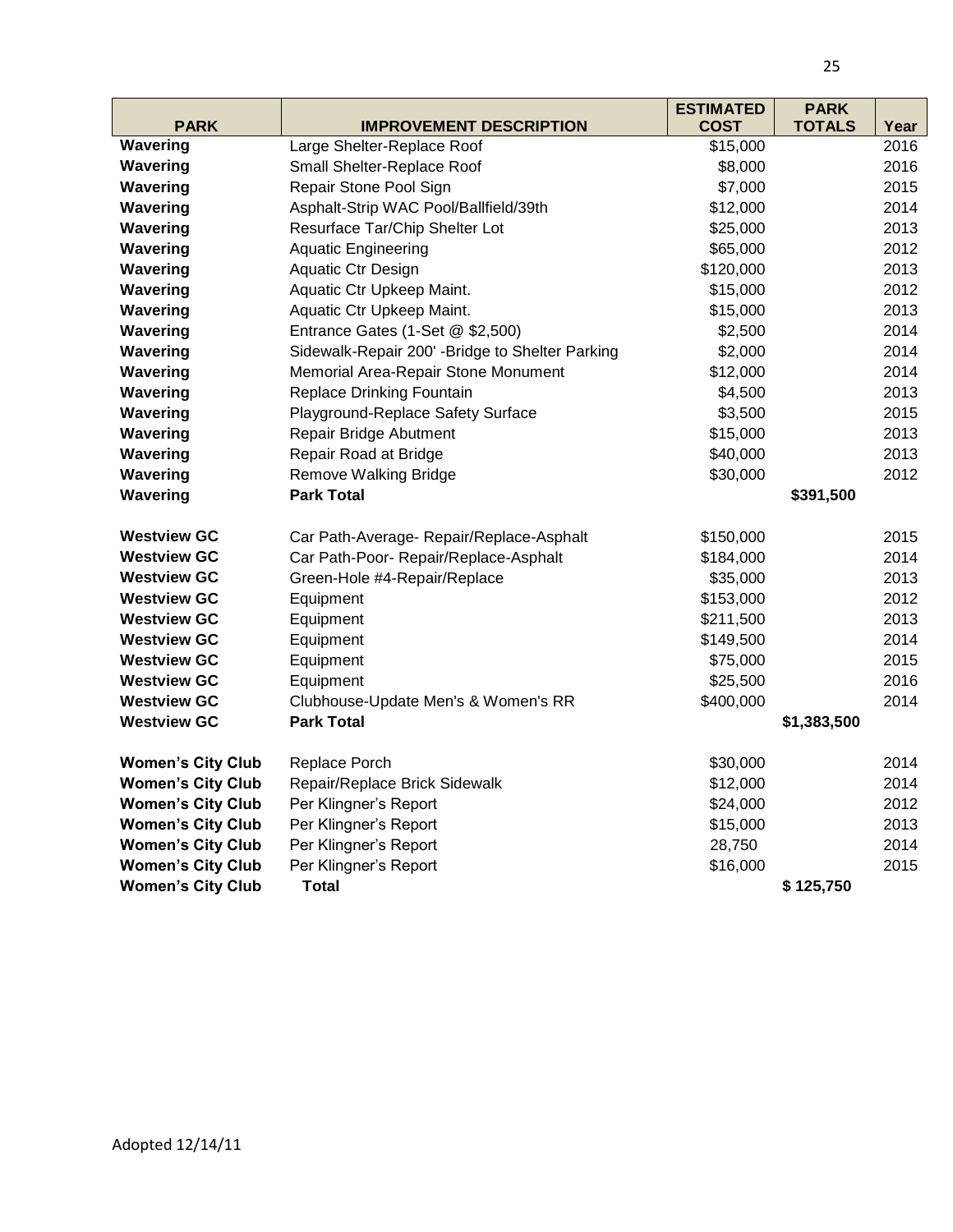### **Financial Plan**

There are capital implications and annual operating budget implications from this plan. Each will be addressed, annually, by:

- Board approval of capital expenditures and bond issues.
- Board approval of the operating budget.

#### **Capital Planning**

As part of the planning process for the next five years, the park district Board of Commissioners authorized assessments of its current situation, and reviewed a number of tools which lay out the expenses for moving toward taking care of what we have. Those assessments included:

- Studies of all of our buildings, facilities, natural areas, and unique features.
- Park Audits, Facility Audits, Equipment Replacement Schedules, Westview Audit
- Americans with Disabilities Act Audit
- Technology Audits

Based upon those assessments, the following funds will be needed, each year, in order to catch up with taking care of what we have:

2012: \$1,479,350 2013: \$1,950,045 2014: \$1,906,740 2015: \$1,148,890 2016: \$ 681,100